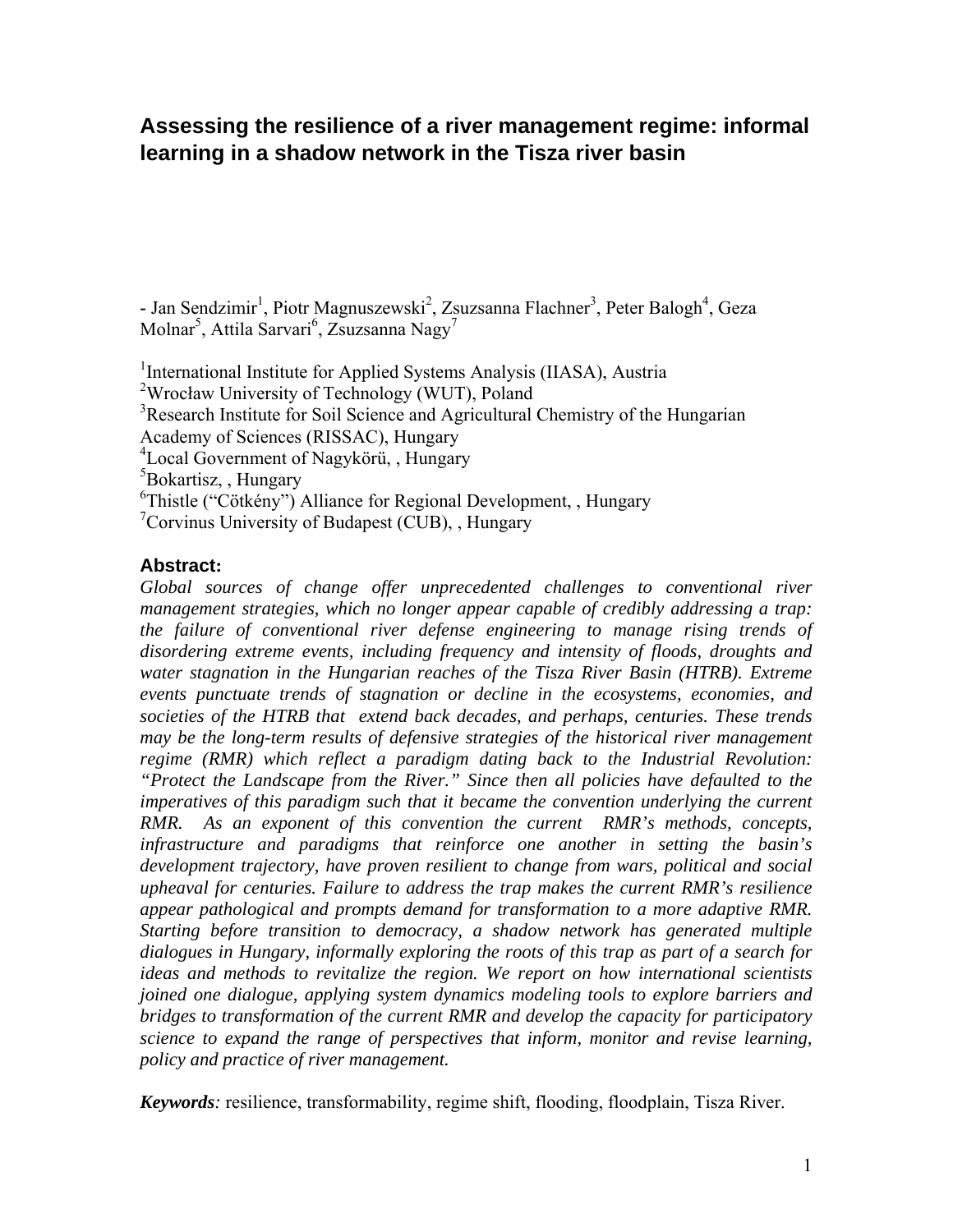# **1 Introduction**

Uncertainty from decades of ecological, economic and social decline punctuated by extreme events (flooding, water stagnation and toxic spills) weighs heavily on rural river regions in Central Europe, especially in the Hungarian reaches of the Tisza River Basin (HTRB). Many river communities share an uneasy anticipation of future change, even as regional decline makes some change seem inevitable and necessary. This sense of threat is deepened by uncertainty introduced from larger scales, such as climate change and the global reach of economies and politics. Uncertainty is also fueled by national suspicions that river management is trapped in a hopeless downward spiral of coping reactions that never build enough initiative to adapt and improve the situation (Sendzimir and Flachner 2007). Uncertainty gained an ironic twist from a vague sense of regularity in the familiar rhythm of these cycles of crisis and coping response. Over the past decade the public sense of risk and vulnerability has surged as sharp rises in flood intensity and frequency in the HTRB have brought this rhythm to a critical pitch. River management in the HTRB appears caught in a trap marked by the relentless return of increasingly urgent crises that each previous response promised to fix.

For several decades a "shadow network" (Olsson et al. 2006) of scientists and local activists both in and outside of government has slowly grown in Hungary around a distributed set of dialogues to understand this management trap and how it is perpetuated by the links that reinforce the current river management regime (RMR). This loose alliance (perhaps a network of networks) of government agents, local activists and scientists is "informal" in the sense of providing alterative visions and methods (supported with field experiments) to those that dominate the national agenda. Membership reaches into the higher realms of government ministries, but water policy has not yet shifted substantially. Most water management actions still reflect the fundamental paradigm ("Protect the landscape from the river") that drove the river engineering dynamo at the heart of the conventional RMR. Water policy emanates from Budapest to control the vagaries of water and society from the top, rather than from a pro-active attitude boldly embracing the lessons of the bottom  $-e.g.$  multiple experiments and perspectives that put that paradigm at risk throughout a network distributed along the Tisza.

This paper reports on how two groups joined as an international work team in a common effort to escalate one informal dialogue in the shadow network into an adaptive learning process (Pahl-Wostl et al. this issue, Sendzimir et al. 2007). The Hungarian members of the team have been key contributors to long-standing dialogues in the shadow network and the resulting experimental atmosphere in Hungary. The Austrian and Polish team members brought concepts (resilience, adaptive capacity, and vulnerability) and conceptual modeling tools to help assess different perspectives on how to address the management trap of deepening shocks amidst chronic regional stagnation and decline. Over the past two years the author team met alone and with other stakeholders at national, regional and local levels (officials from local regional and national authorities, NGOs, scientists) in a series of scoping workshops in Hungary. Using conceptual modeling to focus discussion, we began by defining diverse perspectives on the reasons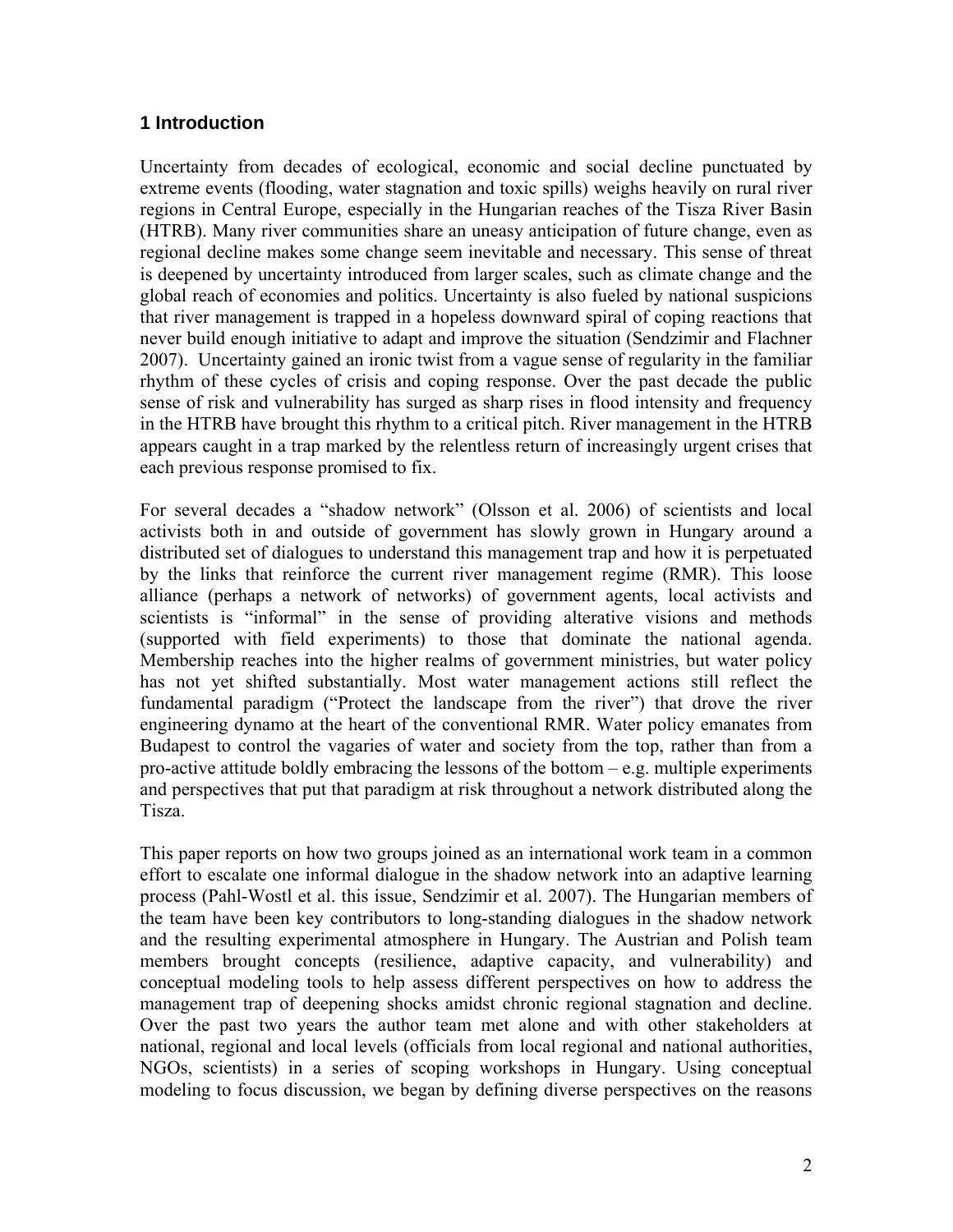for regional decline under the current RMR as a prelude to assessing the barriers and bridges to transformation to a more flexible and adaptive river management regime in the HTRB. In particular, we confronted the question of how the current RMR might shift to more exploratory strategies based on a paradigm ('Live in Harmony with the River") that adapts user functions to the natural environment and not visa-versa (Smits et al 2000). Innovations recommended by the shadow network might provide the basis for substantial policy change, if not regime change, in an integrated water and land management regime.

Walker et al. (2004) proposed *transformability* to describe the potential to create an entirely new system, to deliberately shift from an undesirable current attractor to a new one with a new stability landscape. Olsson et al. (2006) elaborated transformability as the capacity to define and create "novel system configurations by introducing new components and ways of governing SESs, thereby changing the state variables, and often the scales of key cycles, that define the system. Transformations fundamentally change the structures and processes that alternate feedback loops in SESs." For shadow networks a critical initial step towards full commitment is to assess the feasibility of transformation (Olsson et al. 2006, Gunderson 1999, 2003). Is there sufficient adaptive capacity and integrity within the social-ecological system (SES) to support navigation of the turbulent waters from one management regime to another? Our consideration of transformability embodied this question.

The goal of this paper is to present insights into the factors that support or block transformation from a conventional (reflecting the historical default to the industrial paradigm) to an adaptive RMR in the Hungarian HTRB. A secondary goal is to show how participatory modeling methods enrich understanding into transformability. A Methods Section gives an overview of participatory modeling methods and the study area, the HTRB, with special regard for some of the historical trends that contributed to the current socio-environmental context. A Results Section first assesses some of the major barriers and bridges to transformation to a new management regime in the HTRB, and then uses conceptual models developed in our informal dialogue to examine some of the structural mechanisms underlying some of the key barriers and bridges. In the Discussion Section we compare different factors that support transformability as found in other SES as well as the HTRB, and we critically examine the dialogue process itself. The Conclusion Section summarizes the main lessons learned.

# **2 METHODS**

#### **2.1 Group Participatory Modeling Methods**

Any research based on unreplicated observations from a single case study requires careful attention to the validity and generality of its conclusions. This is even more important if "hard data" about the investigated system are missing, which is often the case in complex and evolving social-ecological systems. Traditional criteria for the natural sciences (or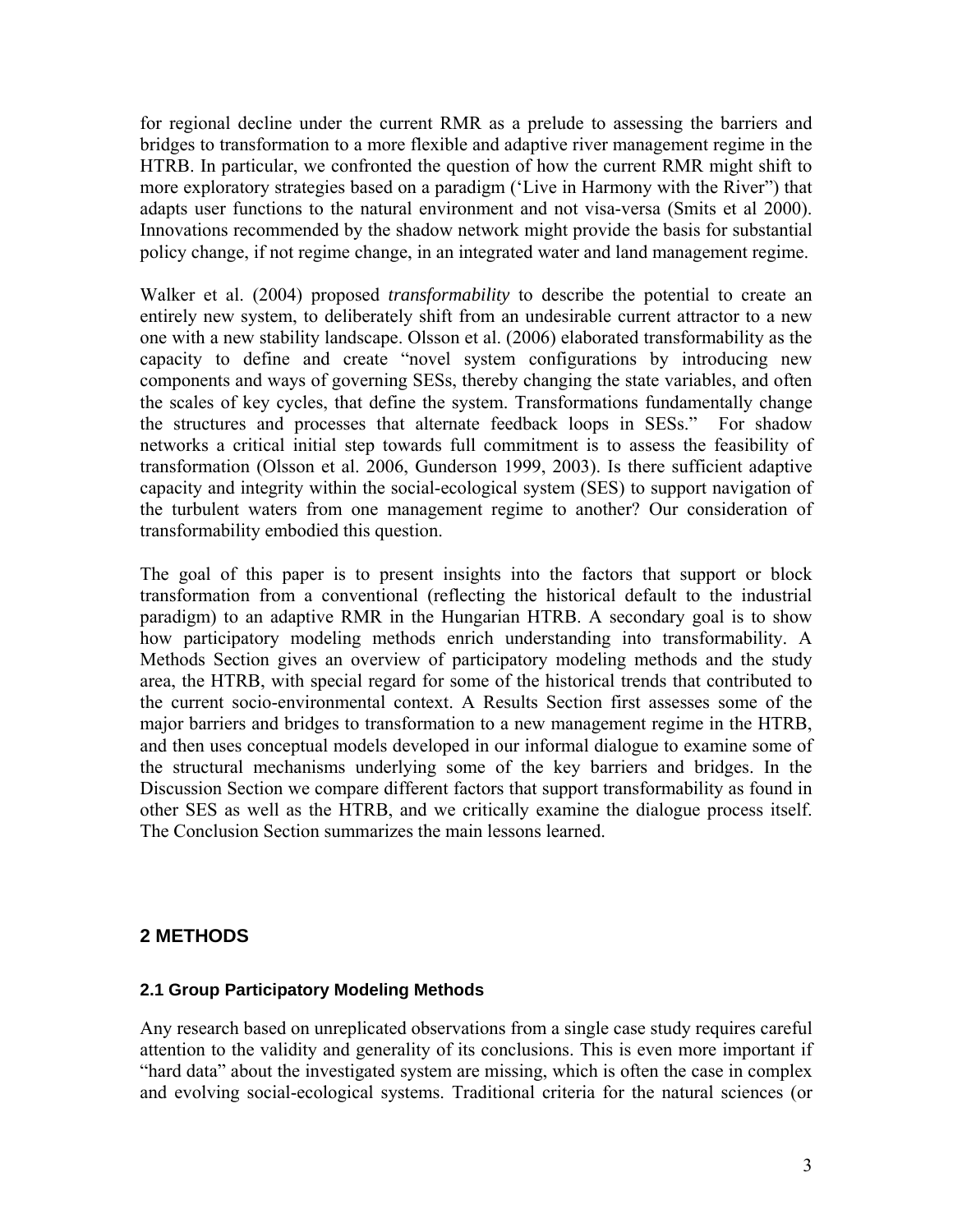positivist social sciences) of reductionism, repeatability and refutation (Checkland 1981) are not possible to apply in situations where the rules, or causal relations, are not "homogeneous through time" (Keynes 1938), and controlled experiments are too expensive or unethical. Unfortunately, many important questions are never asked when the research context does not meet such criteria. However, alternative methodologies have been developed to address such fluid situations. When applied in an appropriate and rigorous manner, participatory research processes, such as Action Research (Eden and Huxham 1996, Whyte 1991) or Adaptive Management (Gunderson et al. 1995), can reflexively integrate science, policy and local practice. Checkland and Holwell (1997) suggested that instead of the replicability criterion, which can be used in research where the system can be controlled, an alternative criterion – *recoverability* – does a better job for investigating larger scale, volatile human and social phenomena. The main idea is to "enact a process based on a declared-in-advance methodology (encompassing a particular framework of ideas) in such a way that a process is *recoverable* by anyone interested in subjecting the research to critical scrutiny" (Checkland and Holwell 1997). This approach makes it possible to replace "hypothesis testing" with investigating "research themes", where certain lessons can be learned. This is necessary in many "messy situations" (Vennix 1999, Rittel and Webber 1973), where it is not obvious what is the problem and for whom (Checkland and Scholes 1990).

In our research in HTRB we have decided to use conceptual system dynamics as our "declared-in-advance" methodology (Vennix 1995, Sterman 2000) to explore the worldviews of one subgroup of stakeholders. We employed tools such as causal loop diagrams and stocks and flows diagrams (Sterman 2000, Magnuszewski et al. 2005, Sendzimir et al. 2007), to focus our group's dialogue on how different patterns of interaction block or assist transformation. Many model-led participatory-science discussions begin with models that most people are familiar and comfortable with (narratives, pictures, collages, maps, tables and lists). Our efforts to extend the dialogue within the informal network began with narratives but quickly moved to conceptual models as they proved easiest to work with in describing webs of interactions. We do not claim here that developed diagrams (see Results and Appendices 1 and 2) reveal the "truth" about this system, but with the causal mechanisms we present all steps of reasoning and assumptions contributing to this particular worldview. This helps to understand the driving forces of the shadow networks (often hidden in their mental models) striving to transform the HTRB and can also be a first step to a dialogue of a more diverse group of stakeholders.

Parallel declines of the ecological, economic and social sectors of the HTRB suggest links that have so far eluded the perspective of any single discipline. Assessing the structural ties underlying those declines and the potential for transformation requires scrutiny both within and across those sectors. The need for multiple perspectives arises not only from the complexity of cross-scale interactions *out there* but also from the diversity of framings and mental models (DeWulf et al. this issue) people use to construct their separate views of the system (see Thompson and Wildavsky 1990, Thompson 1997 for one example of a typology of mental models). System Dynamics approaches can be used in a group model building mode (Vennix 1996, 1997, van den Belt 2004) offering a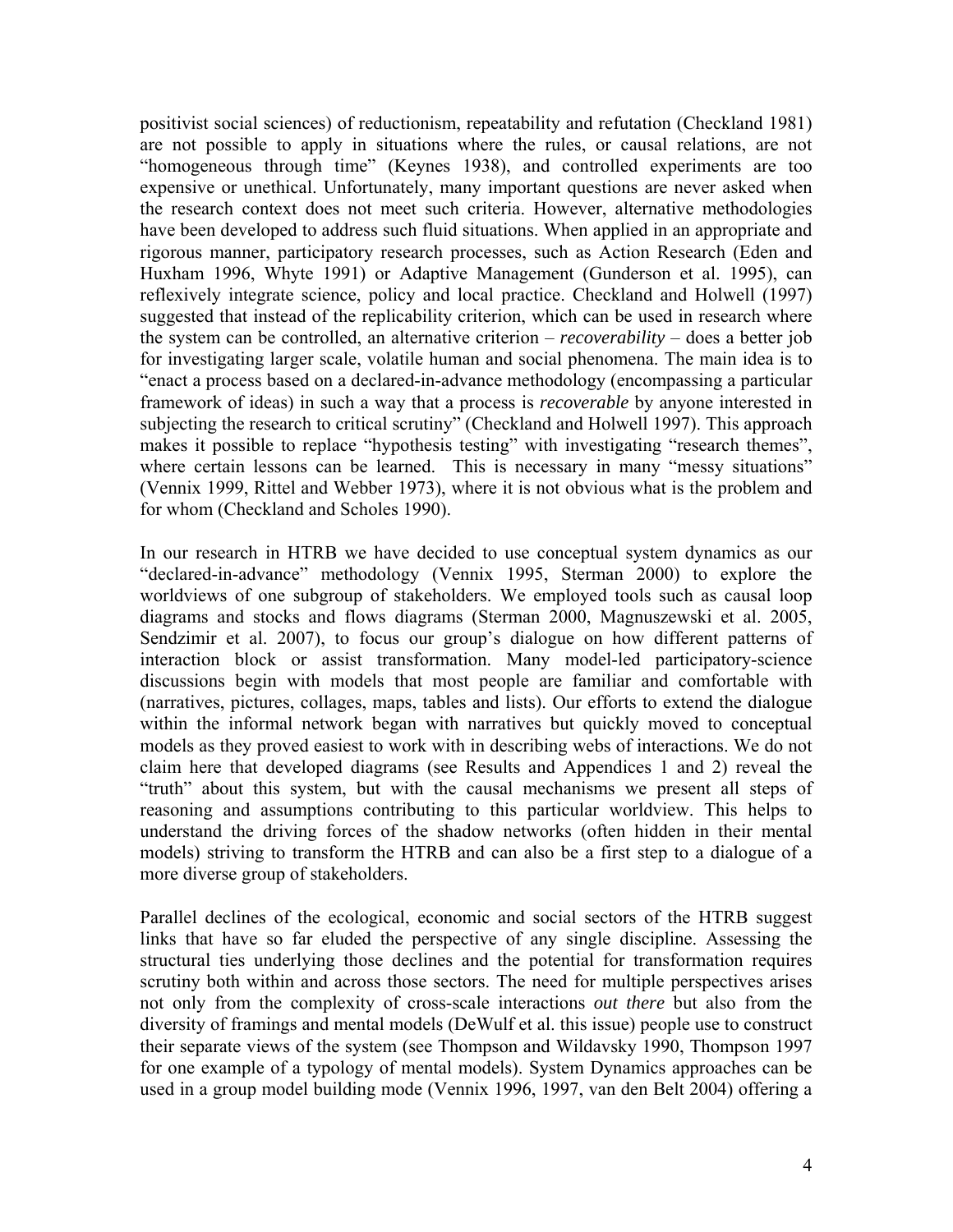range of tools to elicit and elaborate the diversity of perspectives stakeholders bring to a participatory learning process.

## **2.2 Study Area: The Tisza River Basin**

Some of the most dramatic flood dynamics in Europe occur at the sharp transition between the relatively short but steep Carpathians and the vast alluvial Hungarian plain (Figure 1). The Tisza River, one of the larger tributaries of the Danube, can rise more than twelve meters within 24 hours following major rain events in the mountains of the western Ukraine and Romania (BME ViKöK, 2003, Sendzimir et al. 2004, 2007). In the HTRB extreme floods occur on average every 10-12 years (BME ViKöK, 2003), but the last century has seen rising trends in all facets of flooding: peak elevation, volume, frequency and, especially, damages Sendzimir et al. 2004). Current river defense infrastructure has repeatedly failed to protect against the shock of major flood waves or the chronic stress of 'water stagnation' following minor floods (dikes overtopped) and groundwater upwelling in fields even if dikes remain intact. Water accumulation over large areas (400 000 ha in one year alone) can damage houses, infrastructure and crops, and annual costs for damage and avoidance procedures (pumping) can total as much as 10 billion forints (40 million dollars) (Hungarian Ministry of Agriculture and Rural Development 2006, Nagy et al., *in review*.).

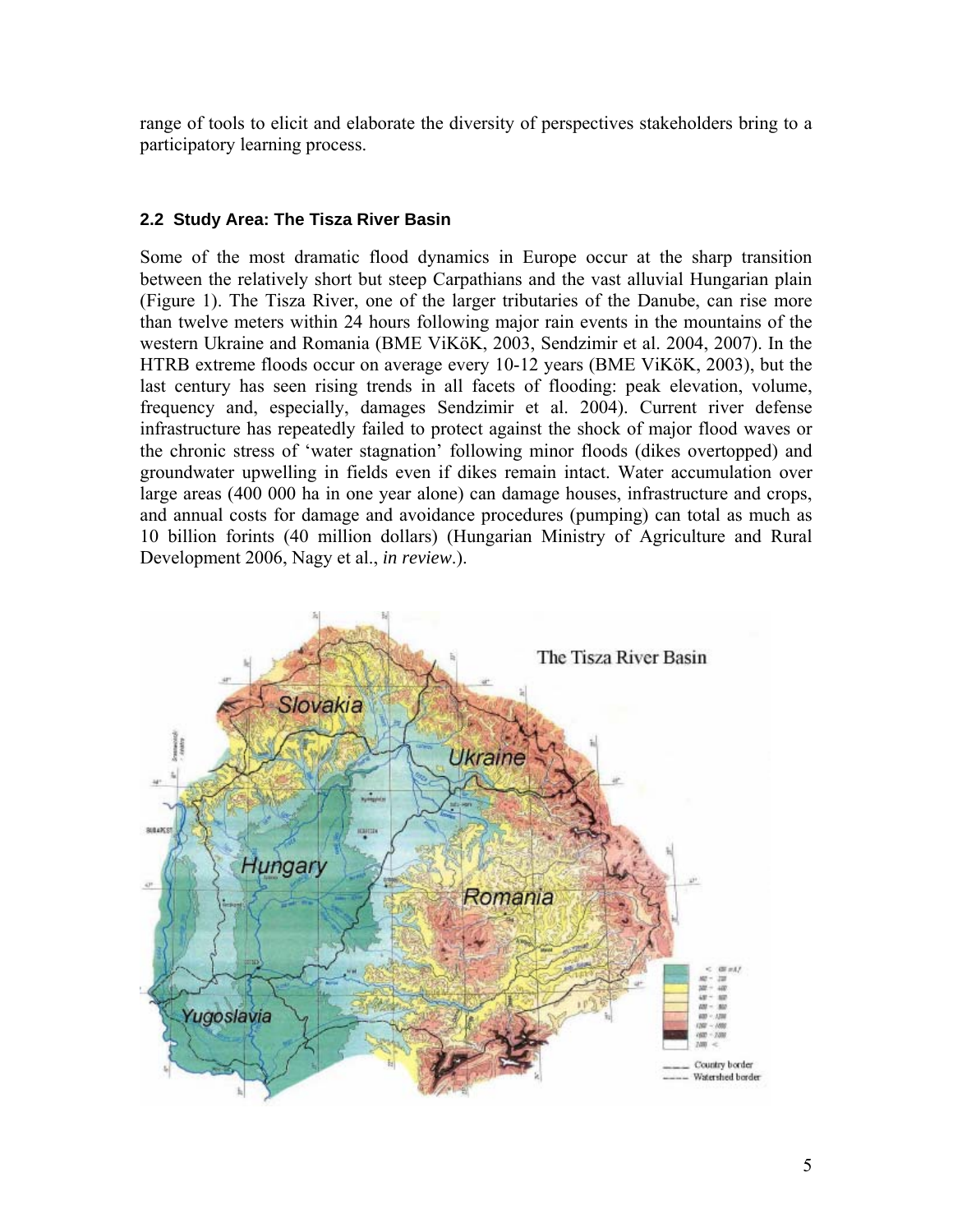**Figure 1 –** Topographic scheme of the Tisza river basin. The Carpathian Mountains form an arc along the North and East from which the Tisza and all its tributaries flow to the West and South over the flat Hungarian plain, eventually joining the Danube river in the Republic of Serbia (from Jolankai and Pataki 2005).

In contrast to the dynamic optimism of modern cities where most change is welcomed as stimulating novelty and a productive catalyst for business and culture, uncertainty underlies an uneasy anticipation of the future in many communities in the HTRB. This chronic sense of uncertainty is stoked by a long slide into rural decline as small town populations drain out of the region into major urban centers in Western Hungary or elsewhere in Europe and beyond. Major flood catastrophes have punctuated a long chain of local crises: closing businesses, schools, libraries, medical clinics and other services. Trends of stagnation or decline in the ecosystems, economies, and societies of the HTRB extend back decades, and perhaps, centuries (Molnar 2003). The HTRB lags all of Hungary in socio-economic indicators (Table 1) and biodiversity has declined both in "nature-protected zones" as well as agricultural areas (Sendzimir and Flachner 2007, Sendzimir et al. *in press*).

| <b>County in the HTRB</b> | Contribution of<br>agriculture to<br>GDP in the<br>county $(\% )$ | Percentage<br>unemployed | No. of<br>cars/100<br>habitants | Migration from<br>the region $(\% )$ |
|---------------------------|-------------------------------------------------------------------|--------------------------|---------------------------------|--------------------------------------|
|                           |                                                                   |                          |                                 |                                      |
| <b>National Average</b>   | 3.7                                                               | $7.2*$                   | 23                              | 1.4                                  |
| <b>Szabolcs Szatmár</b>   | 15.30                                                             | 15.40                    | 13.60                           | 2.27                                 |
| Hajdu Bihar               | 11.60                                                             | 13.20                    | 12.40                           | 1.90                                 |
| Bács-Kiskun               | 21.30                                                             | 6.50                     | 19.20                           | 1.85                                 |
| <b>Békés</b>              | 23.40                                                             | 12.70                    | 11.90                           | 2.10                                 |

Table.1. Select economic and social indicators of a sub-set of counties in the HTRB in 2005 (source: MoEW 2005 p.21)

The roots of these increasing flood statistics may lie in a series of hydro-engineering operations that massively reconfigured the river basin starting in the  $18<sup>th</sup>$  century (Figure 2). Expansion of empire, industry, and urban populations required substantial increases in grain production and transport. Frequent armed conflict mandated that standing armies be continuously sustained, and grain fueled both foot soldiers and, critically, horse-borne cavalry. The Austrian and Hungarian aristocracy seized this opportunity by modifying the Tisza river basin morphometry to fit socio-political demands for grain production and export, habitation, and flood protection. During that era these production imperatives enshrined the motivating paradigm ("Protect the Landscape from Water") for what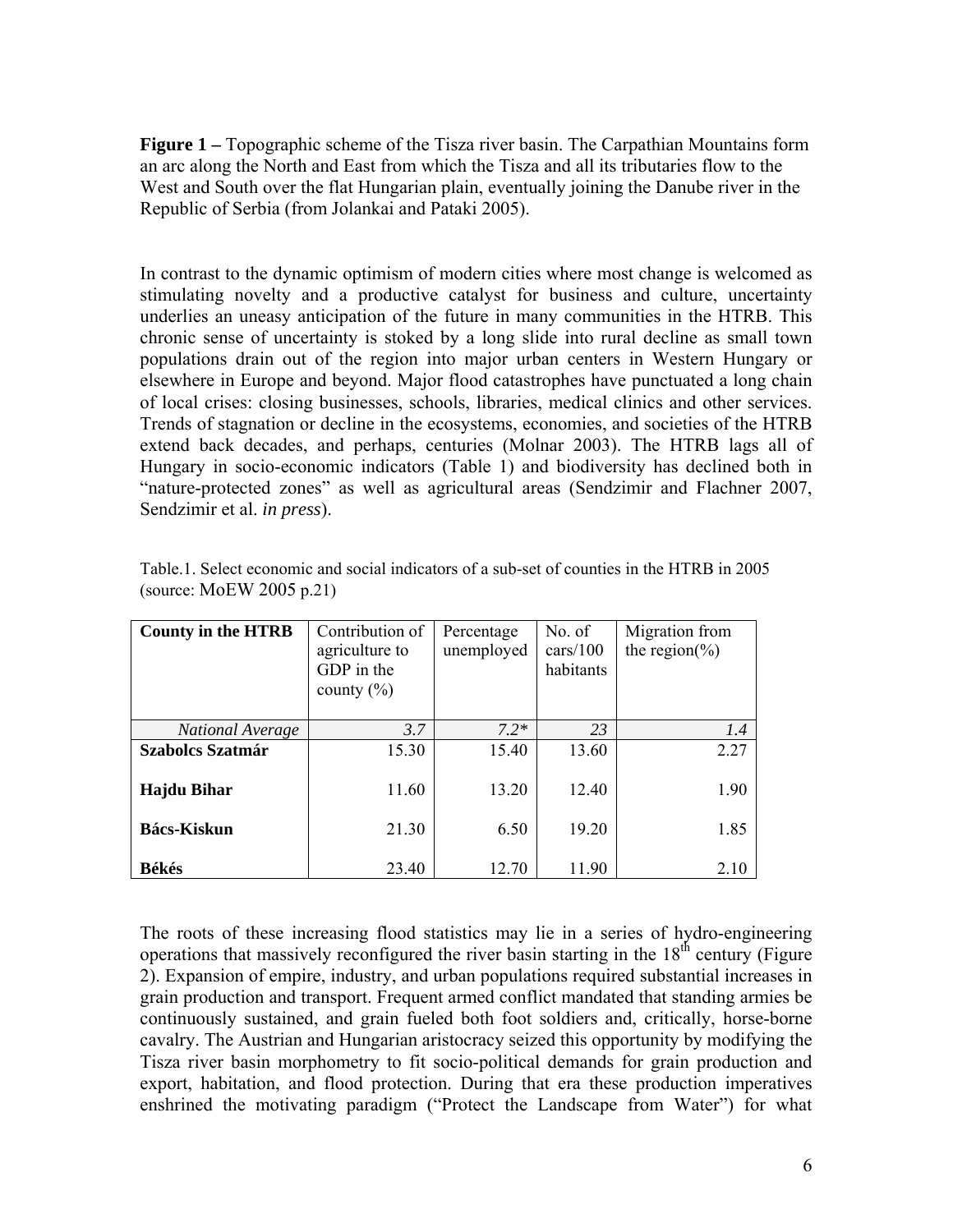became the conventional RMR that shifted control from local communities to Budapest. . The river was deepened to hasten water flow and expedite barge transport, shortened by 400 km to facilitate export from the northern part of the HTRB, and bracketed with dikes to prevent flooding of grain fields and habitations. By the late  $19<sup>th</sup>$  century, the accumulating problems of water stagnation, lost productivity and rising flood trends reached crisis proportions, provoking basin-wide re-engineering under the original Vásárhelyi Plan (Molnar 2005, Sendzimir and Flachner 2007). This plan began a process that over a century eventually protected 97 percent of the basin at risk from flooding with over 4500 km of primary and secondary dikes along the Tisza and its tributaries. This also consisted of embankments around some 840 smaller settlements and circular levees around 48 cities and large villages (Siposs and Kis 2002). In addition some 40,000 km of canals were added to decrease the groundwater levels and hasten drainage of wheat fields and support irrigation (Szlávik et al 2000).



**Figure 2 –** Artist's interpretation of different landscape mosaic patterns in the Tisza river floodplain both pre- (a) and post- (b) execution of the original Vasarhelyi river engineering plan in 1871.(with permission from Siposs and Kiss 2002 WWF Hungary).

The concomitant decline of ecological, economic and social systems in the HTRB suggests they are linked with agents of governance in a web of interactions. In contrast to the popular characterization of a regime as a political elite, such a constellation of feedbacks reinforcing the basin's paradigms, policies, practices, technologies, actors and organizations might be a more comprehensive view of the "management regime" that directs the structure and function of the HTRB (Pahl-Wostl et al. this issue). This wider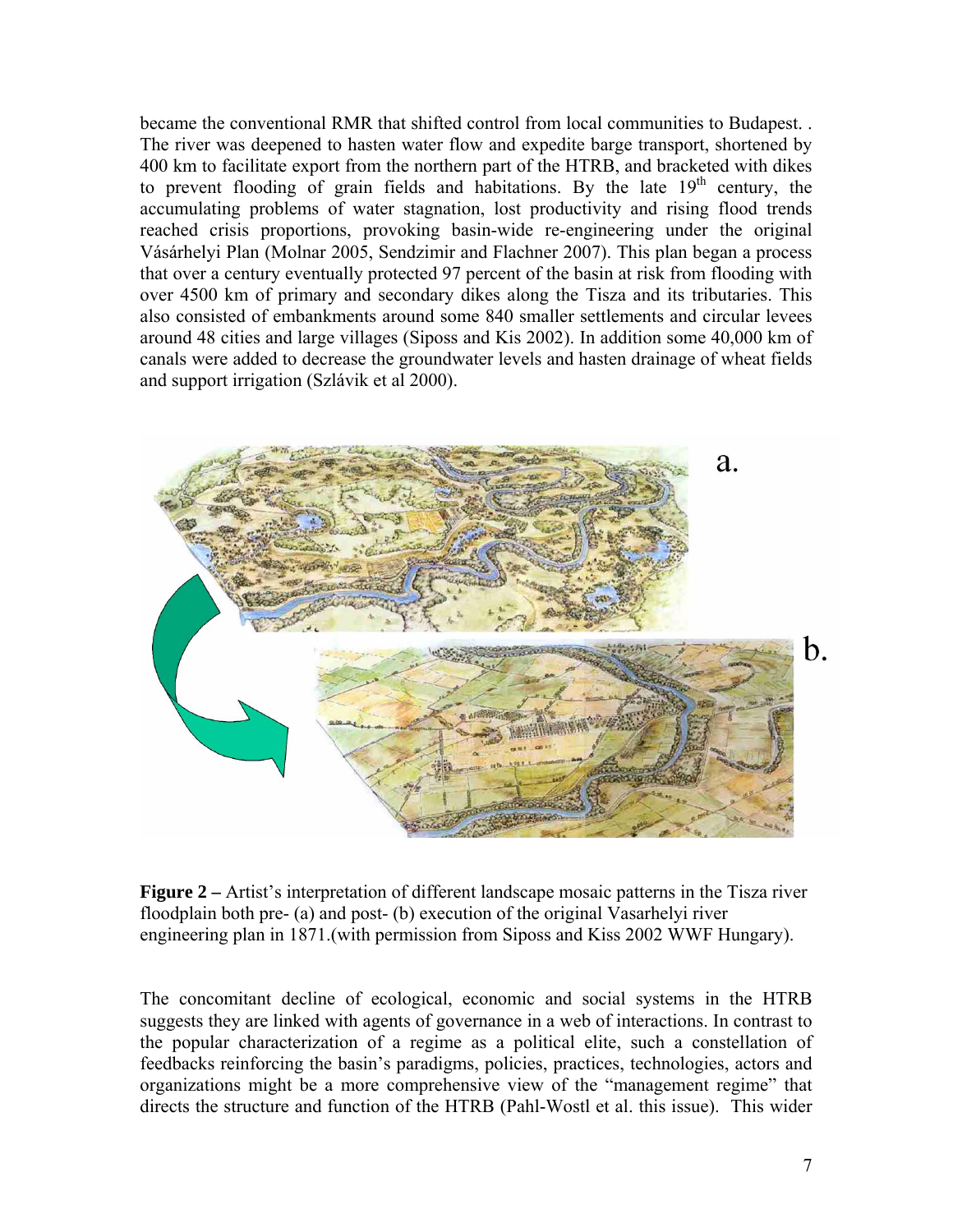view may capture more of the important variables, but it raises the bar, challenging us to sort out how they add up such that a river management regime (RMR) sets the basin's trajectory.

#### **3 RESULTS**

At river basin scales, concepts such as resilience, vulnerability or adaptive capacity represent aggregate behavior emerging from a confusing diversity of factors and pathways. These concepts became more practical when our group narrowed the focus of our investigation down to transformability from the conventional RMR (operative paradigm "Protect Landscape from the River") to Adaptive RMR (operative paradigm "Live in Harmony with the River"). Both these regimes are conceptualized as valleys (stability domains) in a stability landscape (see Figure 3). The conventional RMR industrialized the HTRB by adding structures (dikes, large-scale monoculture) that seem increasingly vulnerable to extreme events (Sendzimir et al. 2004, Sendzimir and Flachner 2007), so our team's dialogue explored transformation scenarios that establish new regimes (Adaptive RMR) with capacities that include fundamental redesign of the HTRB - removing or modifying these current structures and the processes that reinforce them. We use the term transformation here to signify the shift from the current RMR to an adaptive one that is resilient to global sources of uncertainty because extremes (droughts, floods, water stagnation, and economic volatility) would no longer threaten the integrity of nature or society. We first analyze some of the main barriers and bridges (Table 2) to a transformation trajectory for the Current RMR from a Conventional to an Adaptive stability domain and then examine specific mechanisms with conceptual models (in this Section as well as Appendices 1 and 2).



**Figure 3** - Alternative management regimes for the Tisza River Basin. Adaptive RMR and Conventional RMR are conceptualized as stability domains. The Current RMR, represented by a ball, shows an actual state of the system in transformation.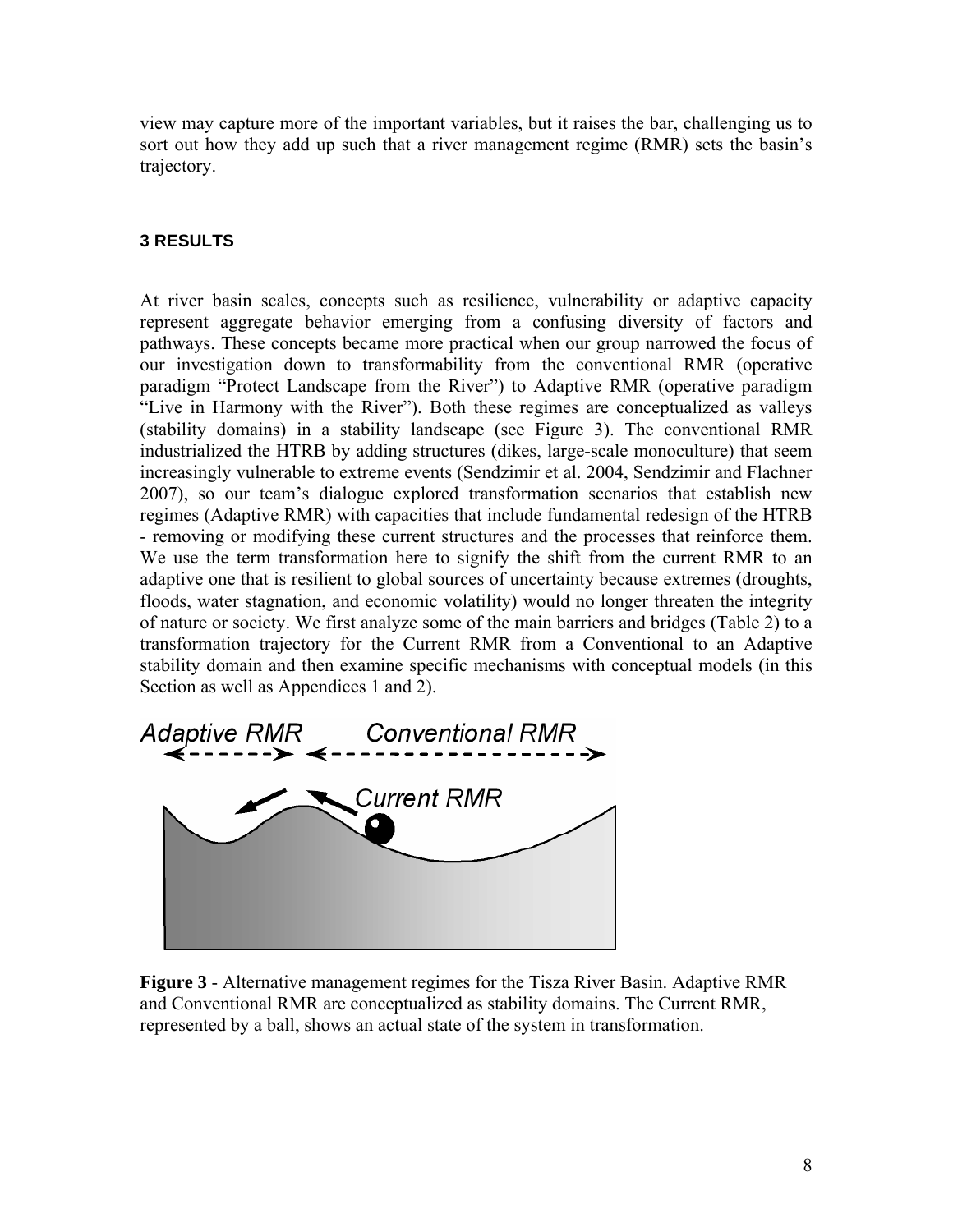#### **3.1 Bridges**

Transformation may arise less from convergence of separate, parallel elements than from a chain or cascade of thresholds (Kinzig et al. 2006), where each threshold passed triggers the accumulation toward the next. Such a cascade may have started in the HTRB with a recent series of flood crises that radically changed public perception (Bdg 1) and debate of flood risk management. Rising trends in flood frequency and intensity became undeniable when a rash of flood emergencies in the late 1990s (Bdg 4) finally convinced the national government that conventional flood defenses could not keep up with such increasing challenges. The density of the underlying substrate limits how high dikes can be built, the national budget limits how often, and elected officials are keenly aware of political capital lost when floods devastate communities. Loss of life due to dike failure can trigger a swift route to severe penalties (fines, job loss and even jail) for river managers, but stop-gap reinforcement of infrastructure no longer guaranteed safety.

These recent flood crises may have amplified a negative impression of the Hungarian water management "establishment," which suffered a grave loss of national confidence when their defense, sustained throughout the 1980s, of the Gabčikova - Nagymaros dam project on the Danube grossly underestimated the environmental and political costs (Smith et al. 2000, Fitzmaurice 1996, Deets 1996). At the same time, the transition to democracy shifted the central political paradigm from command-and-control toward decentralization, denying river managers and national policy makers much of the initiative to independently design and impose management strategies that they had enjoyed under socialism. Wavering support for conventional flood management policy opened the door to alternative visions emerging from the shadow network, some elements of which had coalesced originally around opposition to the Gabčikova dam project but were not directly connected to the HTRB. Decentralization also enabled some policy actors the freedom to de-couple from and then re-couple (van Eeten and Roe 2000) to national planning, by independently setting strategies and then re-engaging other actors to synthesize integrated management plans. By the mid-90s key factions within nature conservation and water management started to cooperate, launching the Green Corridor program (Haraszty, L., pers. comm.) The emergence of local and regional actors with alternative ideas and programs began to challenge the dominance of national decision makers, their methods and conceptual foundation: the conventional river management paradigm that river flood pulses and flows over the landscape must be prevented.

Caught between crumbling support at home and uncertainty from climate change, EU regulation and international investment from abroad, national water authorities began to show unprecedented flexibility in considering the future development of the HTRB. Public and professional debate for the first time began to include alternative management options (Bdg 1). One alternative, to use the floodplain outside the dikes to store water in a flood emergency, had invariably been trumped by the dryland requirements of grain production: the motive force behind the conventional RMR paradigm that has driven HTRB development for the past two centuries. However, the shadow network (Bdg 3) had fomented new floodplain management ideas (Bdg 7), and their dissemination (Bdg 9) boosted pressure for alternative approaches soon after recent flood crises in 1997, 1999, 2000 and 2001 exposed the weaknesses of conventional management approaches.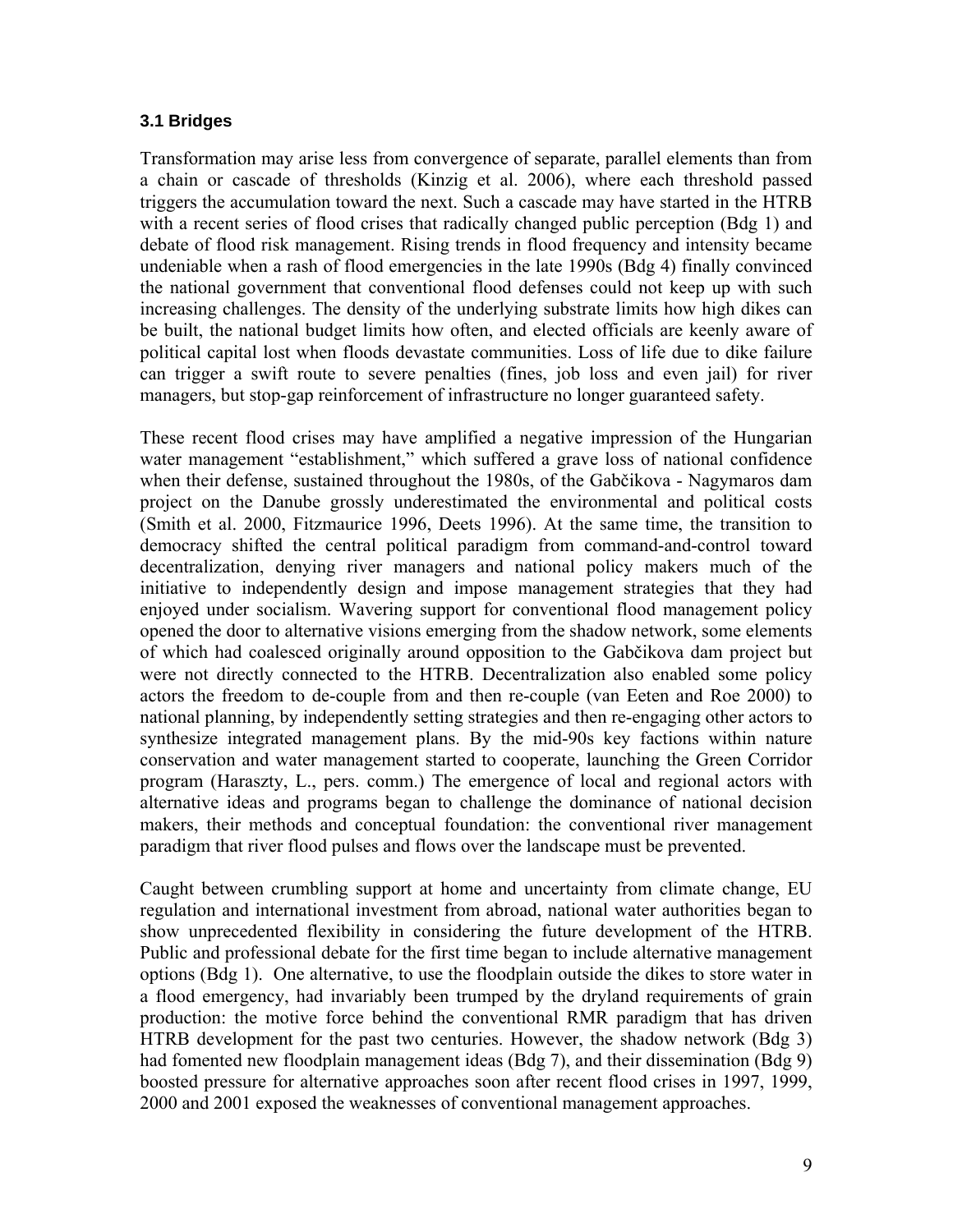Table 2. Summary of major barriers and bridges to transformation of the HTRB (not in order of importance or priority).

| <b>Barriers</b>                                                                                                 | <b>Bridges</b>                                                                           |
|-----------------------------------------------------------------------------------------------------------------|------------------------------------------------------------------------------------------|
| arising from the Current System                                                                                 | to an Alternative System                                                                 |
|                                                                                                                 |                                                                                          |
| <b>Basis: Long Established Paradigm</b>                                                                         | <b>Basis: Emerging New Paradigm</b>                                                      |
| "Protect Landscape from the River"                                                                              | "Live in Harmony with the River"                                                         |
| Bar 1 – Centuries living behind dikes entrenches a                                                              | Bdg 1 - More diverse view of options shared by                                           |
| defensive mentality based on fear of water.                                                                     | a wider portion of society including river                                               |
| Bar 2 - Sunk costs of massive infrastructure investment                                                         | engineers that we have to learn to live with a                                           |
| over two centuries inhibit any suggestion to modify or                                                          | naturally flowing river                                                                  |
| remove that infrastructure.                                                                                     | Bdg 2 - Increasing engagement of leaders and                                             |
| Bar 3 - Momentum of national and global-driven                                                                  | concerned citizens in considering and deciding                                           |
| development based on conventional paradigms leading                                                             | on alternative management ideas                                                          |
| to intensification of agricultural practices.                                                                   | Bdg 3 - Shadow network spanning entire TRB                                               |
| Bar 4 - Lack of access to critical new information due to                                                       | functions to generate new visions that influence                                         |
| technological sophistication and due to lack of                                                                 | regional debate.                                                                         |
| integration across domains of inquiry (disciplines),                                                            | Bdg 4 – Flood, water stagnation, drought and                                             |
| practice (trainings) and governance (government                                                                 | political crises shift political climate such that a                                     |
| jurisdictions)                                                                                                  | window for alternative solutions appears in                                              |
|                                                                                                                 | public debate.                                                                           |
| <b>Institutional Inertia</b>                                                                                    | Bdg 5 - Awareness-raising of importance of                                               |
| Bar 5 - Concentrated lobbying power of prominent                                                                | local culture, markets (regional brands, etc.),                                          |
| actors (individuals and organizations with ample                                                                | and individual responsibility in decisions of                                            |
| financial and political capital) overwhelms dispersed and                                                       | where and how one lives.                                                                 |
| disorganized local farmers and activists.                                                                       | Bdg 6 – CAP reform $(2nd$ pillar) promises new                                           |
| Bar 6 – System self-organizes around reward loops of                                                            | system to subsidze ecological farming and land                                           |
| subsidies and paybacks that reinforces a tight elite                                                            | use change and management practices that                                                 |
| network such that all funding is funneled into their                                                            | boost environmental services.                                                            |
| political machines within the present agricultural regime,                                                      |                                                                                          |
| Bar 7 - Present institutional structures do not permit<br>implementation of complex, integrated programs (still | <b>Demonstrations or Experiments</b><br>Bdg 7 – Innovative (traditional and novel) ideas |
| follow administrative and sectoral lines).                                                                      | show promise to concretely address drought                                               |
|                                                                                                                 | and flood volume management as indicated by                                              |
| <b>Problems of Transition</b>                                                                                   | computer (integrated basin) models and pilot                                             |
| Bar 8 – Failure to reach and keep consensus (some                                                               | projects in Western Europe and Hungary.                                                  |
| particular interests and alliances of the subgroups take                                                        | Bdg 8 – Legacy of knowledge and experience                                               |
| overall precedence over solutions agreed upon by all                                                            | in extensive land uses and cultivation practices                                         |
| parties)                                                                                                        | that provide sustenance in a periodically                                                |
| Bar 9 - The diversity of views, knowledge, and                                                                  | inundated floodplain.                                                                    |
| terminology in all the separate networks (formal and                                                            |                                                                                          |
| informal) stall initiative.                                                                                     | <b>Dissemination</b>                                                                     |
| Bar 10 - Inertia of passive attitudes by local stakeholders                                                     | Bdg 9 - Information dissemination by civic                                               |
| sustained in the absence of leadership to build trust and                                                       | groups and individuals, facilitated by the                                               |
| understanding and motivate action across the region.                                                            | shadow network.                                                                          |
| Bar 11 - Huge investment of resources (financial,                                                               |                                                                                          |
| political, social) needed to provide convincing evidence                                                        | <b>Institutional Change</b>                                                              |
| of benefits of alternative river management strategies.                                                         | Bdg 10 - EU policies (Natura 2000, WFD,                                                  |
|                                                                                                                 | CAP reform) create a supporting reference                                                |
| Bar 12 – Loss of natural (biodiversity, seed bank) and                                                          | framework with which to examine and modify                                               |
| human (skills, local knowledge) capital due to death,                                                           | river management policy.                                                                 |
| termination of local practices and regional emigration                                                          |                                                                                          |
| increase initial investments needed to re-establish the                                                         |                                                                                          |
| functional basis of a sustainable SES.                                                                          |                                                                                          |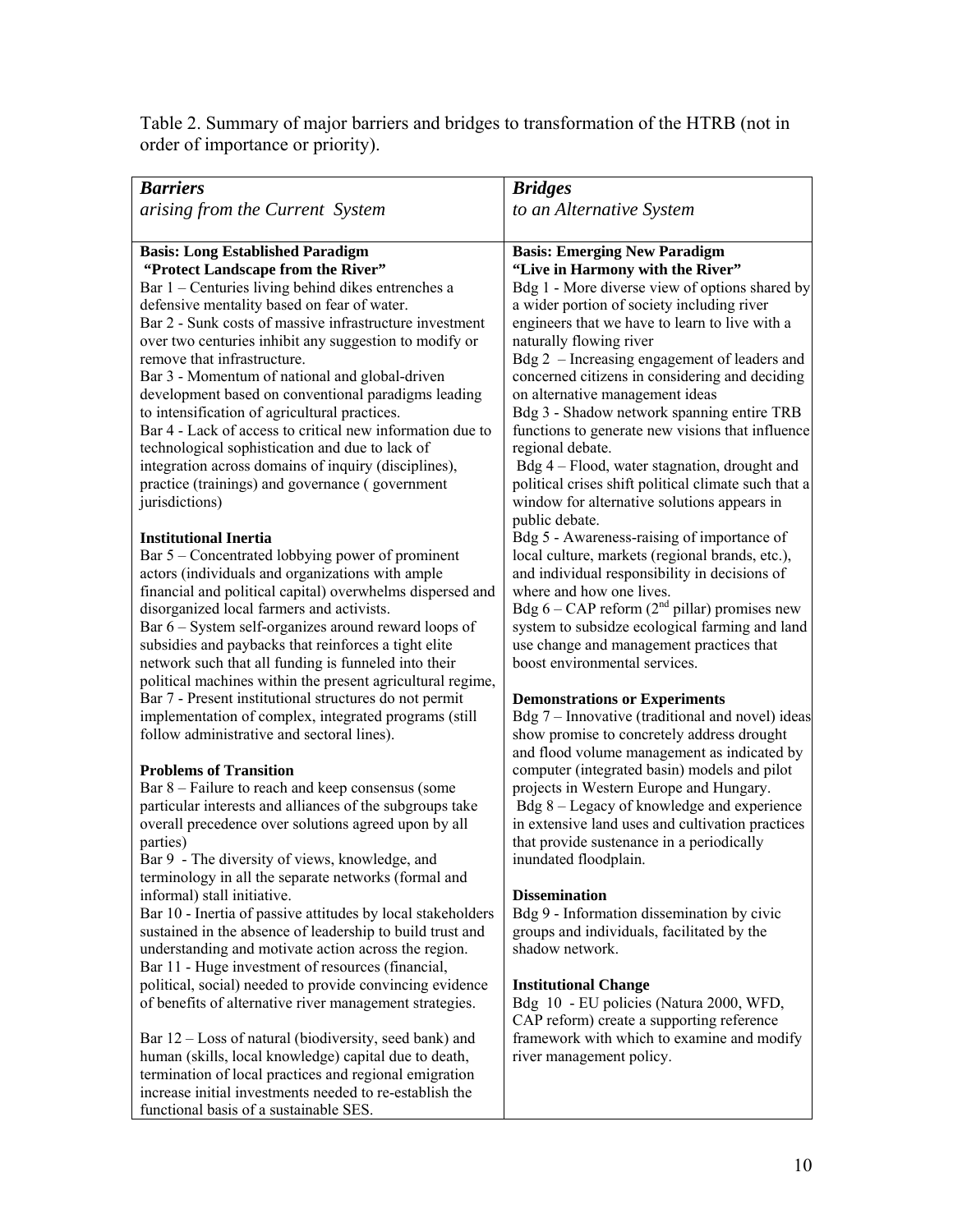The shadow network's dialogue resonated with German successes in using dry polders for flood storage on rivers such as the Elbe (Kundzewicz et al. 2005) and with Dutch recognition (Smits et al. 2000) that the current RMR operates from a paradigm ("*Protect the Landscape from Water*") that evolved over centuries of reshaping the basin to suit human needs (transport, grain production). If industrial power could not keep up with increasing trends of river flood pulses perhaps our ingenuity should work *with* rather than against such processes. This commitment to respond flexibly informs a new paradigm, "*Living with the River*" that increases the range of functions river management policies support from transport and flood defense to include ecosystem services that biodiversity and extensive land practices rely on. Increasing acceptance and use of this paradigm in the Netherlands and Germany provides (Bdg 7) compelling examples for informal and formal dialogues among inhabitants and managers of the HTRB as well as Hungary as a whole. These ideas have cascaded up to Brussels and have influenced efforts to reform agriculture (Common Agricultural Program or CAP) and water (Water Framework Directive) policy (Bdgs 6 and10).

While still incomplete, this emerging vision re-interpreted flood damage from a clarion call to build higher dikes to recognition that new strategies must be sought against the possibility that dike defenses continue to fail, never getting ahead of rising flood trends. The alternative paradigm blossomed in this shifting political climate (Bdg 1  $\&$  4) into a pilot field test of floodplain capacity to buffer flood volumes in the Bodrogköz region of the Upper Tisza (Flachner 2005). For the first time in Hungary, flood crisis inspired redesigning or removing rather than rebuilding dikes, shifting the management strategy from resistance through sheer dike mass to steering the water by operating sluices opening the dikes. Such an alternative strategy would reverse the industrialization of the HTRB by increasing the active floodplain area (reduced 90 percent by dikes) to absorb flood volume, lowering flood crest elevation and velocity and, hence, the vulnerability of built (housing, roads, utilities) and natural (crops, soils) capital developed in the floodplain under the aegis of dike protection.

The shadow network used this opening window (Bdg 1) to work with local and national leaders (Bdg 2) to credibly expand the goals of floodplain experimentation from defensive engineering (flood volume management) to restoration of ecosystem functions at different scales: landscape (land uses and landscape mosaic, fish migration, heat damping, water recharge of deep aquifers, greenhouse gas amelioration), and habitat (nutrient cycling, microclimate amelioration, soil formation, biodiversity maintenance). Often in collaboration with a new wave of activist local government leaders (Bdg 2) civic society (national and international NGOs) have sustained education and debate campaigns to spread consideration of such innovations across all sectors of Hungarian society (Bdg 9), often integrating it within efforts to revive rural society through reawakening appreciation for traditional culture (Bdg 8).

Support for floodplains as buffers for water flux increased when hydrological modeling (Koncsos 2006) recently demonstrated (Bdg 7) that a relatively small number (6) of restored areas (ranging in size from 9 to 200 thousand ha) would be sufficient to handle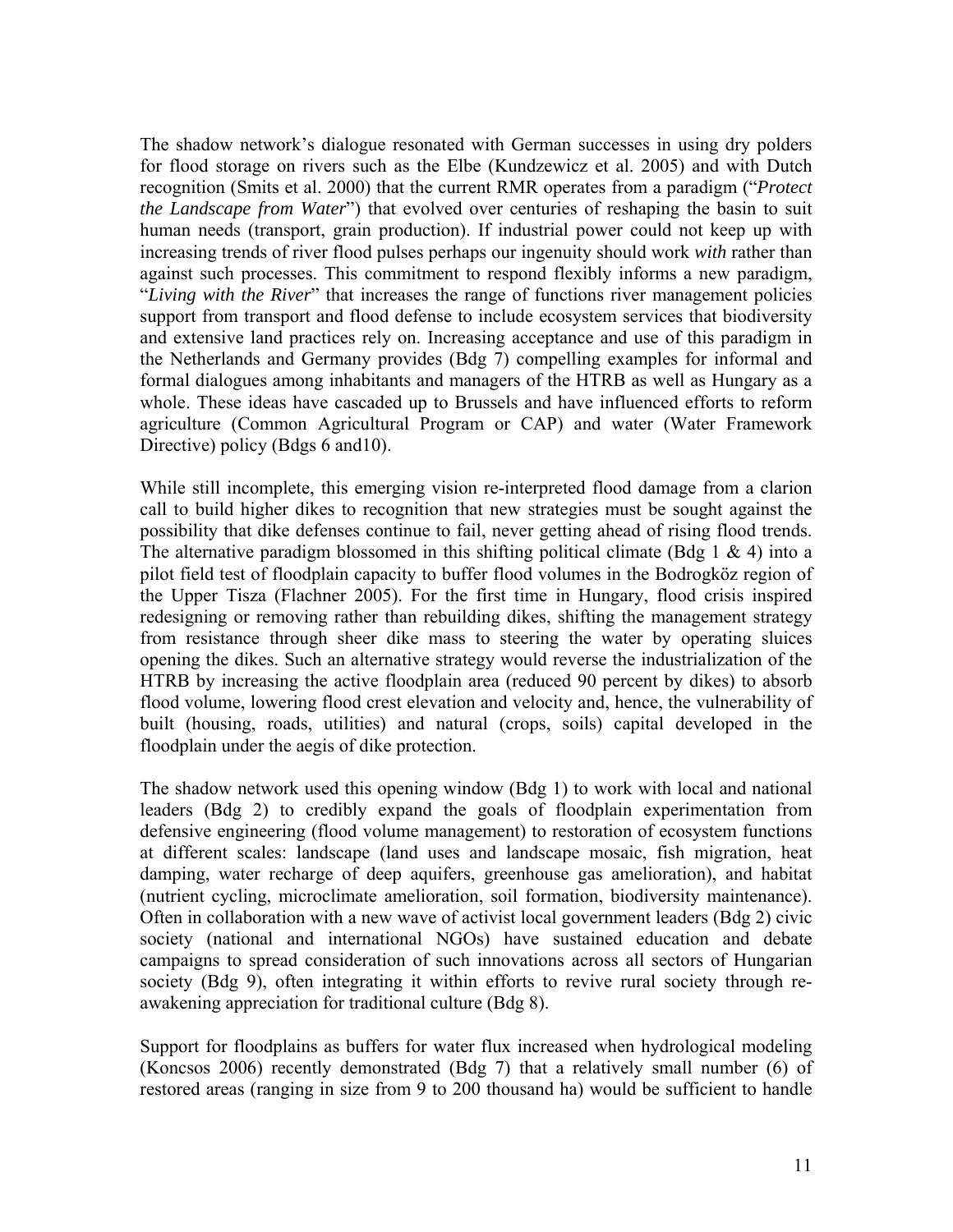most flood volumes anticipated in near future Climate Change scenarios. Moreover, further research suggested that restoration of larger areas (ranging up to the entire area that was flood-prone prior to  $19<sup>th</sup>$  century engineering – the Holocene floodplain) would produce the most engineering *and* ecological benefits over the long term (100 year horizon) (Koncsos MTVS 2007).

## **3.2 Barriers**

A number of barriers can block transformation simply by restraining capacities to experiment, learn and develop more adaptive visions and methods for managing the HTRB. Scheffer et al. (2004) posit that in a heterogeneous society (high diversity of experience, trainings, and beliefs) the challenge of raising public awareness and commitment is increased by problem complexity, peer pressure and lack of leadership, challenges often evident in rural Hungary. What quality of evidence could pilot experiments provide to overcome these challenges given current risk-averse attitudes (Bar 1, 3 and 10) shared by local farmers and national policy makers? Some farmers still see water as a threat to be shed from the landscape, adhering to the legacy of 150 years of monoculture and all its guiding paradigms. Others, such as the Slovak minority on the HTRB's northern rim, do not actively resist, but take a "wait-and-see" approach to floodplain re-naturalization experiments. Along the upper Tisza, farmers of highly productive bottom land show little interest in any floodplain land use alternatives to monoculture (Vari 2006) when the potential for profits remains high (Bar 3). Such inertia may prevent experimentation that is comprehensive enough to drive public commitment to reconfigure the HTRB at scales meaningful to the challenges of global change (Bar 11). Though flooding provokes the most alarm, climate-related intensification of extreme events increases vulnerability by increasing the amplitude of oscillations between the extremes of flood and drought. The same dikes that initially invited floodplain construction which floods then repeatedly devastated also make us more vulnerable to droughts when they shunt water rapidly downstream rather that deposit and store it in the network of ponds, wet forests and marshes in a broad and spongy floodplain.

Centuries of national investment ("sunk costs") built 4500 km of dikes in the HTRB, which physically embody the conventional development paradigm that, until recently, has blocked any attempt to experiment with alternative water management strategies (Bar 2). Despite recent openness to change among certain actors in the water management sector, as a whole government efforts to integrate understanding and policy are usually fragmented along administrative boundaries between ministries (Bar 7). Communication between Agricultural and Environmental ministries is strained both in Budapest and in Brussels – evidence that political discourse at both national and EU levels rarely relies on integrative, cross-sectoral analysis.

Adaptive capacity declines further when passive barriers of inertia are pathologically reinforced by active investments in projects that further the conventional paradigm. For example, the Hungarian government's tactics in negotiating with Brussels over farm subsidies within the CAP suggest a conservative bias against reform of agriculture or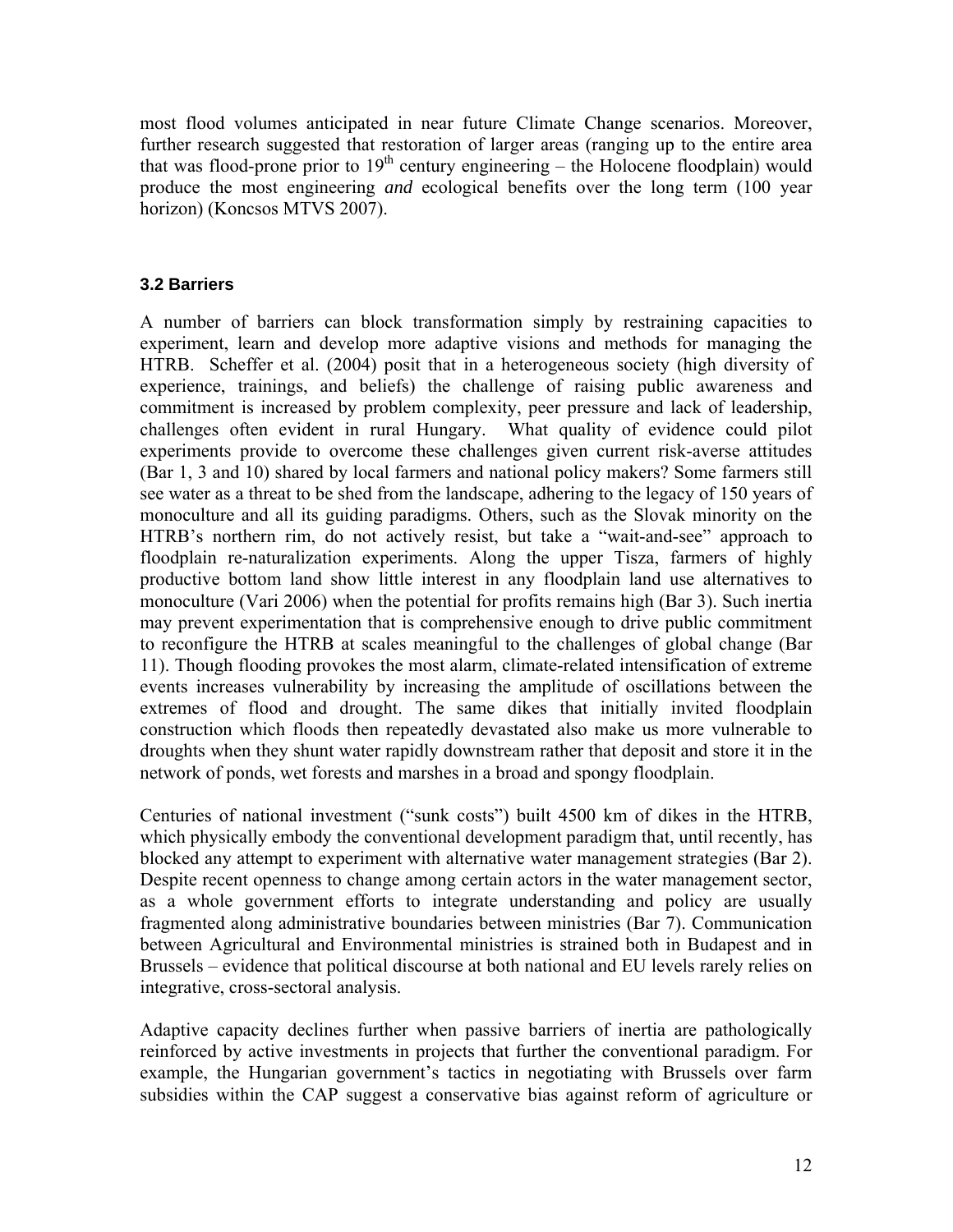river management policies. Governments pushing CAP reform (Northern tier nations mostly, such as Germany and Sweden) support the switch from the First Pillar (market and income support - production) to the Second Pillar (rural development, esp. environmental services) as the new goal for subsidies (European Commission 2007). By contrast, the Hungarian government not only does not support efforts to implement Pillar II, it subsidizes new equipment purchase programs (Bar 3 and 5) biased toward larger machinery, and hence, larger farms that boost productivity with greater environmental impacts (MAGOSZ 2007).

The same conventional approach to agricultural intensification for higher export earnings (Bar 3) also drives a new initiative to continue and expand on previous efforts to engineer the Tisza basin morphometry to permit more barge transport from Szeged (lower Tisza) to the Ukraine (VATI 2006). Following EU unification, the increased availability of "structural funds" for revitalizing Hungary's infrastructure is especially attractive to those well-connected professional organizations with the expertise to "farm" such subsidies in Brussels. Pouring concrete requires only conventional methods and ideas and returns far more swift and lucrative rewards than the risky business of modifying dikes for uncertain environmental benefits than may emerge years later. The well-coordinated and concentrated lobbying (Bar 5) of such elite organizations often dominates the wellintentioned but more diffuse efforts of the widely dispersed, loosely organized groups typical of the sustainability activists (Ángyán, J. pers. comm., Bogár. 2007).The latter opened a window to shift strategies to try alternative policies (Bdgs 1, 3, 7, 10), but is it just an environmental frame on business-as-usual?

Regional and local governments often share the same conventional management and development agenda as the higher level actors with whom they collaborate in sustaining the industrial development trajectory of the HTRB. However, even if they were motivated by alternative development paradigms, they have few resources (financial, social or political capital) to counter national and international initiatives, thereby feeding Barriers 3, 5 and 6. The power to make and implement decisions has been further centralized in Budapest by the recent funneling of all tax revenues to the administrative summit for national redistribution to districts and localities. The foundations of economic decisions on land use have narrowed with the concentration of 85 percent of land holdings in the control of ten percent of the population (Nagy 2006). Following EU unification, collective farms were redistributed into unwieldy jumbles of individual plots, which are often abandoned as non-competitive in the new market economy. Taking advantage of the disarray of fragmented and abandoned "farm-scapes", West Europeans (Italians, Germans, and Dutch) have exploited long-standing ties with major banks to heavily invest in consolidating individual plots into major land holdings and shift landscape structure (field size and ownership patterns) towards large-scale intensive agriculture. Such investments count on the large returns of high volume commodity exports produced by intensive technologies and methods. Any attempt to generate new, innovative visions of river management based on local experimentation with nonintensive methods must address this combination of local passive inertia and national active momentum for conventional, industrial development and production in HTRB floodplain communities.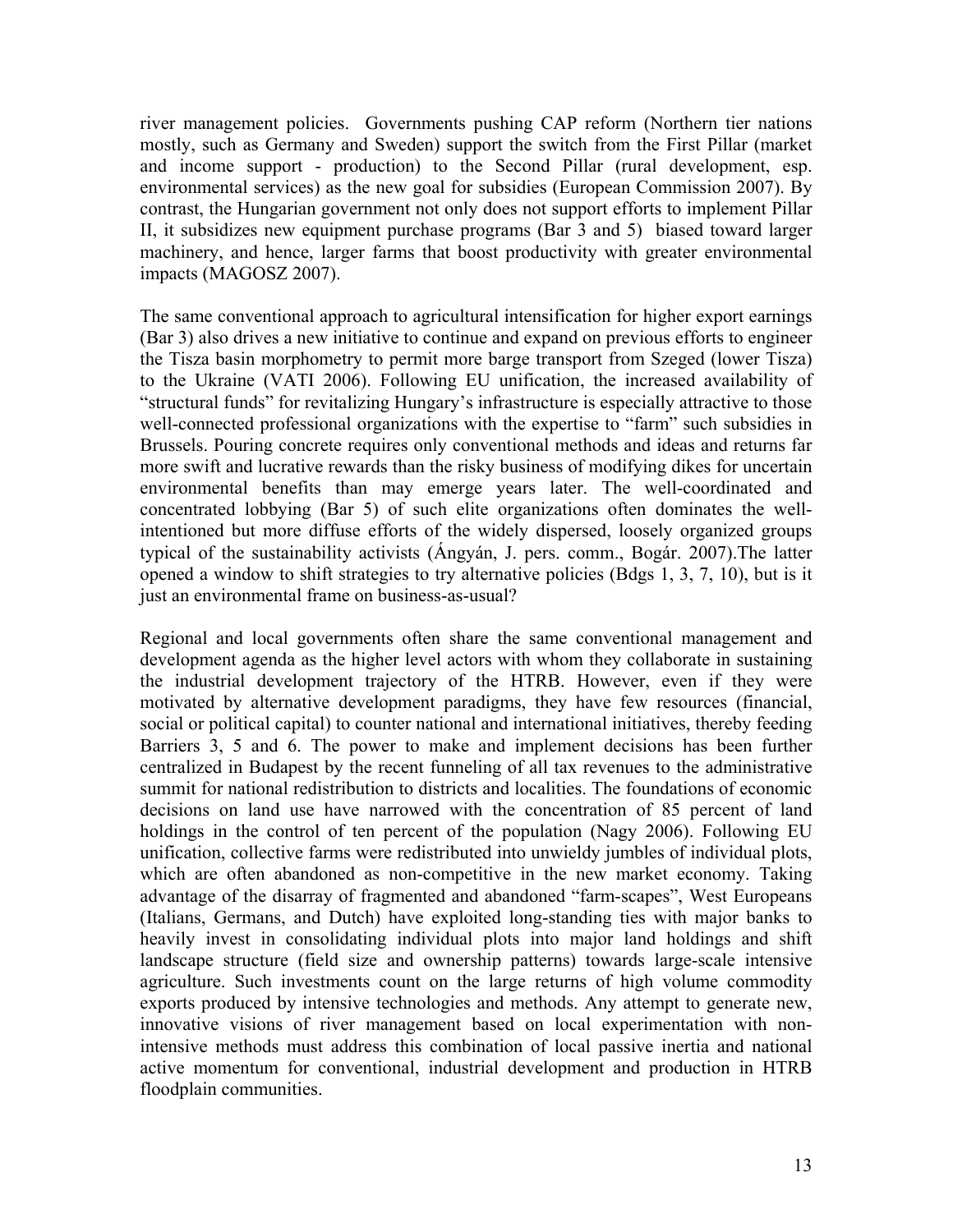Non-intensive land use practices that are adaptive to extremes of water availability could include the kinds (wet grazing meadows, fish nurseries, fruit and nut orchards) of ecoagriculture that could boost biodiversity and be profitable in landscapes open to flooding after dike removal (see Figure A2, Appendix 2). However, such innovations are hindered at all scales. At the local level while social capital has grown slowly after a century of imperial (Austro-Hungary, USSR) domination, sufficient passive inertia (Bar 10) remains to hinder local access to information on alternatives (Bar 4) or multi-scale experimentation (Bar 11) as well as efforts (Bdg 5) to reduce economic and political pressures from larger scale Barriers (3, 4 and 5). Examples of the latter are initiatives to start regional or local brands, which do not directly oppose but flank these barriers by creating niches for locally produced foods. Some successes (Váradi 2007) offer refugia where traditional or new alternative practices and local genotypes can survive, but Barrier 10 often keeps any effort to organize cooperatives or brands below the critical mass needed to be sustained. It is hard to develop new enterprises in local communities when a general sense of rural devolution grows as decline of local economies and services force many to move to urban centers (Bar 12). At larger scales, both trans-boundary initiatives to market regional brands (Bdg 5) and new EU policy initiatives for agriculture and water management (Bdg 10) are isolated interventions from outside Hungary. Their potential to promote sustainable practices has not been woven into the production system in ways that sustain and reinforce them. They fail to gain traction in the face of local passivity (Bar 10), general lack of consensus (Barriers 8 and 9) and failure to integrate across government ministries (Bar 6). Bank investments and subsidies follow the wellworn paths of concentrated lobbying power (Bar 5) and intensive production systems (Bar 3).

A residual core of cultural identity provides a world view that helps some resist this exodus even when they are at an economic disadvantage compared to those who moved to the city. Many of those who remain cultivate and retain their cultural legacy, which includes a seed bank of local fruit and crop varieties and expertise in traditional land practices (Bdg 8 – see also Fig. A2). A key challenge is to use this reservoir of knowledge and talent before death and migration (Bar 12) erode it further so as to demonstrate what alternative land uses might work in a re-naturalized floodplain. The scale of investment needed to make re-naturalization a compelling management strategy for the entire HTRB is unknown but appears huge (Bar 11). Even if benefits are evident beyond mere flood management in the Bodrogköz pilot experiment (Flachner 2005), can such a modest scale demonstration convince the region? Gaining sufficient floodplain area will require significant land use changes (perhaps 9 to 200 km2 per experiment) in multiple communities up and down the Tisza. How long will it take for all the productive factors (flood pulse nutrient cycles, fish communities, animal migration routes, orchards) to mature such that floodplain communities self-organize into a new configuration? The time span needed is probably a multiple of most political cycles, requiring sustained efforts to secure political and financial support in a shifting political landscape. Current pilot experiments show that the political climate has shifted and opened the door to new ideas, but will that momentum be sustained long enough to overcome Barriers 4, 8, 10 and 12?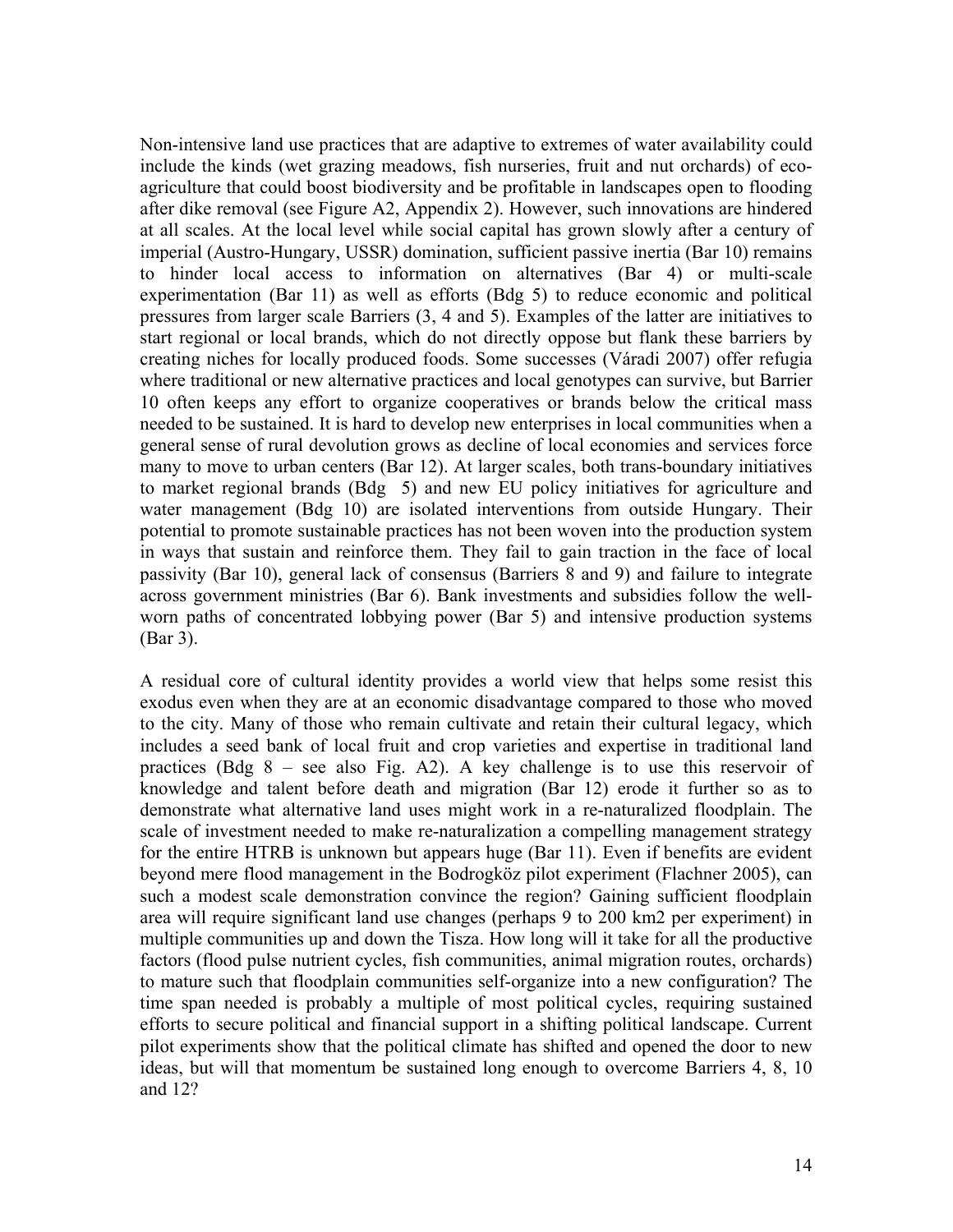Continental initiatives designed to integrate EU policy make it likely that alternative visions will soon be meaningfully incorporated in the national debate about future river management. The Water Framework Directive of the EU (Bdg 10) requires that all river basin managers employ participatory processes that develop management plans for their basins by the year 2009. In Hungary such participatory processes will likely engage some scientists and activists from the shadow network (Bdgs 3, 9), thereby expanding the range of concepts and methods integrated in river management plans and potentially increasing adaptive capacity. Similarly, through CAP reform the EU also opens the door to alternative land uses on the floodplain by shifting subsidies from production (CAP First Pillar) to environmentally-friendly practices (CAP Second Pillar).

Our survey above lightly skims the shadow network's knowledge pool for some of the key factors that currently open or block opportunities for transformation. However, turning opinion towards transformation requires better insight into the causal links between ecological, economic and socio-political sectors that sustain the current regime. In a group effort, we developed a family of causal-loop diagrams to explore those links. While the scope of this article does not allow us to present all of them, we explore one below as an example of how these barriers and bridges emerge from interactions within and between these sectors. Two other diagrams depict causal structures underlying the functioning of intensive and extensive agriculture in the HTRB (see appendices).

#### **3.3 Modeling Structural Relations That Bridge Or Block Transformation**

The informal network's dialogues have generated a significant store of goodwill in the HTRB by building trust and understanding as it develops new nodes in the network that share a common vocabulary. However, all these factors have yet to coalesce into a single, comprehensive and convincing vision. The diversity of alternative explanations continues to overwhelm understanding, fragmenting opinion and stalling initiative. This failure to unite and rally stakeholders around an alternative story is a key barrier to transformation (see Bar 7 and 8, Table 2). These barriers are reinforced by the lack of any clearly recognized leader (Olsson et al. 2006) to forge such a vision, build links into social networks and lead a sustained debate that institutionalizes "social memory" and rallies society to action. Such a unifying vision would greatly help our group's efforts to build such networks, including more Tisza river communities in our search to gain and spread understanding into how to reverse regional decline. In this section we describe how we used group model building exercises to expand our dialogue, moving beyond "laundry lists" of factors to look at the web of interactions underlying complex behavior.

For clarity we confine our observations to those parts of the models that elaborate hypothetical causal structures influencing the barriers and bridges listed in Table 2.

Many of the factors influencing transformation can be clustered into four principle groups, enclosed in boxes in Figure 4, that represent sets of interactions that persistently reinforce key paradigms and their associated processes. As we describe below, this pairs (for the most part) the emerging paradigm "Live in Harmony with the River" with Landscape Productivity and the conventional paradigm "Protect Landscape from the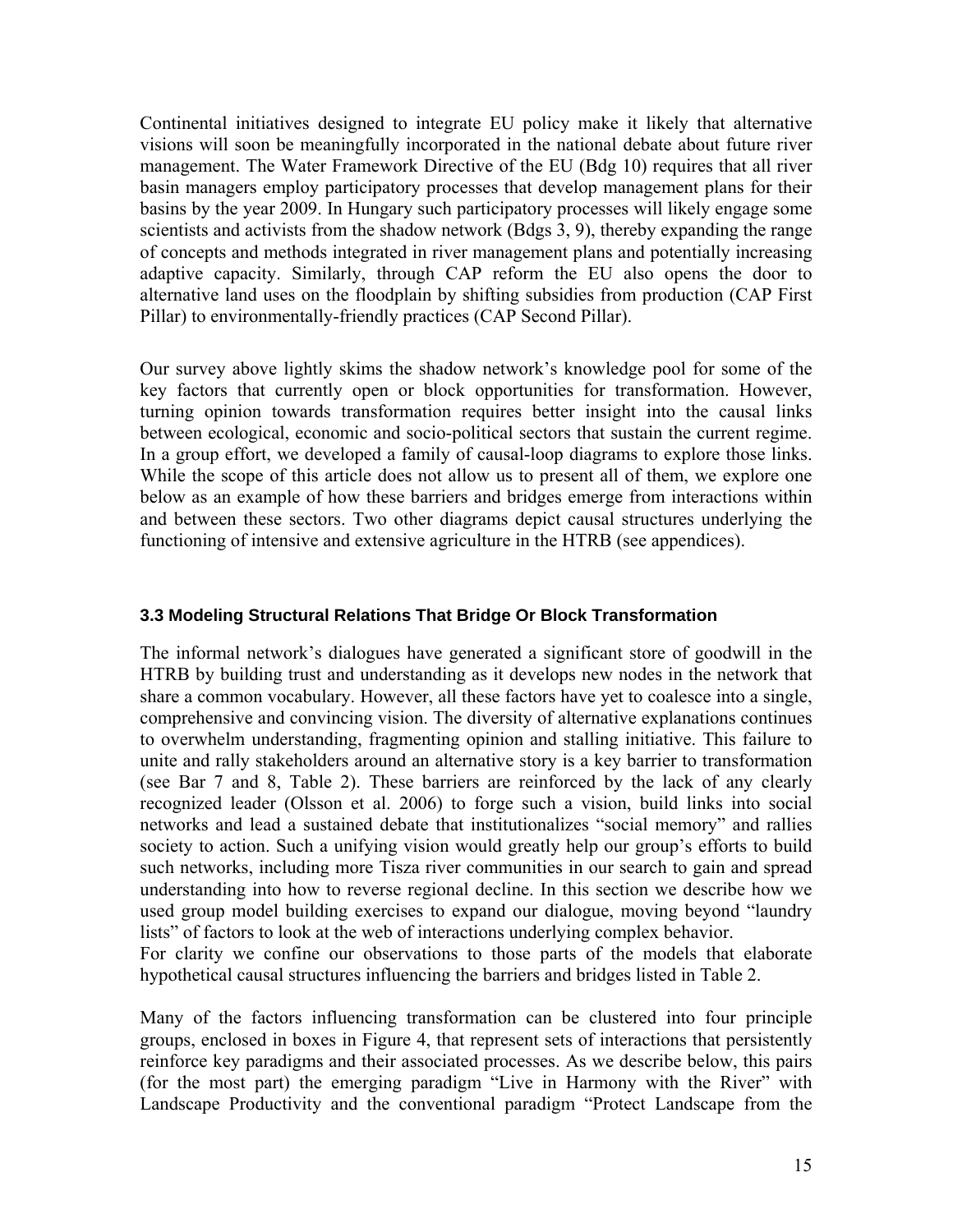River" with Agricultural Intensity. Since the latter two currently dominate HTRB dynamics we begin by describing the key links that drive interactions within and between them. These links create loops reinforcing the conventional RMR.



**Figure 4** - – Processes represented by causal loops supporting either the conventional or the alternative paradigms to river management in the Tisza river basin.

Two reinforcing<sup>[1](#page-15-0)</sup> feedback loops (R1a, R1b) drive the current spiral of growth in *Agricultural Intensity*. Increases in per hectare *Profits on Big Farms* boost *Intensification Pressure* which drives either further land acquisition to increase *Area for Intensive Use* or investments in *Agricultural Technology* that support more intensive uses (larger and more powerful machinery, chemicals and fertilizers). These investments increase *Crop Yield on Big Farms* which in turn drive higher profits. Either growth cycle might be tempered by a balancing feedback loop (B1) which links the effects of investments of higher profits (increases in area and value of crops at lower elevations in the floodplain) with higher *Crop Damages by Flood*, which in turn lowers yields and, ultimately, profits. However, B1's potential to temper growth is neutralized by a reinforcing loop (R2) that links higher

 $\overline{a}$ 

<span id="page-15-0"></span><sup>&</sup>lt;sup>1</sup> Reinforcing feedback loops  $(R)$  reinforce any change by sustaining the same direction of change (either increasing or decreasing) as the signal passes around the loop. Hence, in the absence of other interactions, spiraling ever upward or ever downward. Balancing feedback loops (B) promote balance by adjusting variables to certain goals and keeping them close to these goals.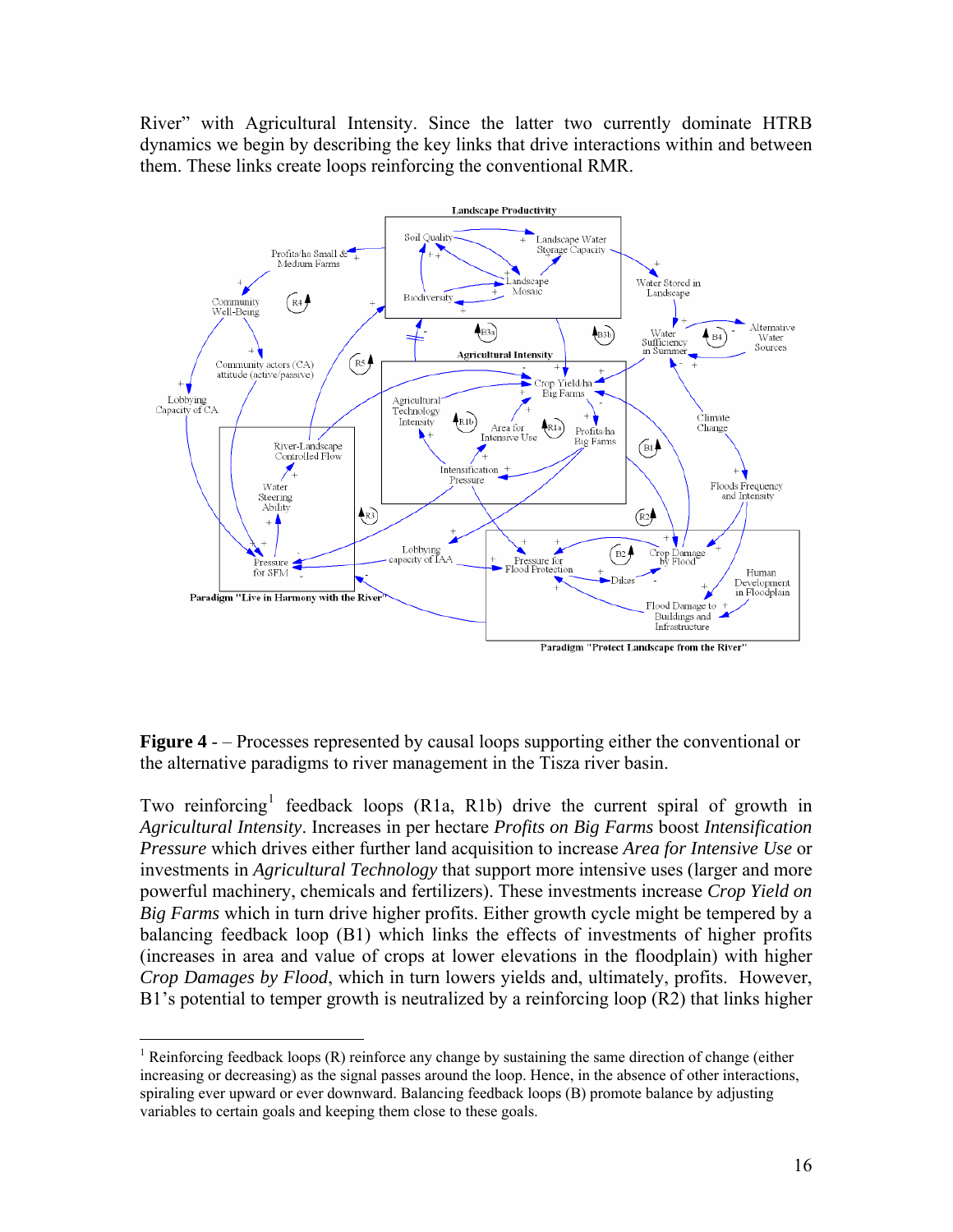profits with either of two drivers (*Intensification Pressure* or *Lobbying Capacity* of Intensive Agriculture IAA) of *Pressure for Flood Protection.* The latter pressure increases investments in flood defenses, such as *dikes* and canals, that lower *Crop Damages*. These same two drivers also work through two alternate paths of a reinforcing loop (R3) that neutralizes processes that support a paradigm ("Live in Harmony with the River") that competes with the conventional one underlying intensification. Either *Intensification Pressure* or *Lobbying Capacity* temper any *Pressure for SFM* (Sustainable Floodplain Management). SFM refers here to the collection of alternative river management strategies and land uses investigated by the shadow network. Failure to augment SFM reduces the capacity to experimentally modify the shape of water control infrastructure and the landscape so as to intelligently guide (*Water Steering Capacity*) flood waters over the entire floodplain (*River-Landscape Controlled Flow*). Even brief flood pulses guided over the landscape would severely damage dryland grain monocultures on large farms, depressing crop yields, profits and, ultimately Intensification pressure.

Drivers of intensification may eventually be countered (Balancing loop B3a) by their cumulative impacts on *Landscape Productivity*. Technological intensification leads to soil compaction and loss of organic content, while expansion of large farms decreases the spatial complexity of the *Landscape Mosaic*, lowering biodiversity directly by habitat removal and introduction of invasive species that displace endogenous flora and fauna. Declines in soil organic matter and landscape topographic heterogeneity depress *Landscape Water Storage Capacity*, thereby increasing vulnerability to drought. Vulnerability to drought and declining soil quality can depress crop yields (B4) over the long run unless artificial sources of water (pumping) and fertilizers are engaged (Balancing loop B4, and see Figure A1, Appendix).

While held in check by intensification processes associated with the conventional paradigm ("Protect Landscape from the River") several feedback loops (R4 and R5) embody the potential to augment processes associated with the alternative paradigm. Should *Pressure for SFM* succeed in implementing (even at pilot scales) *Water Steering Ability* that can re-establish *River-Landscape Controlled Flows*, whose pulses sustain the three-dimensional spatial complexity of the floodplain landscape mosaic. The resultant increases in *Landscape Productivity* are best translated into profits by *Small and Mediumsized farms* because their extensive uses can utilize small habitat patches and the dynamic resource availability of an actively pulsing floodplain. Consolidation that creates larger farms disrupts the complex mosaic pattern, and their intensive practices are only competitive in a static environment. Increasing profitability of extensive practices coupled with increases in *soil quality* and *biodiversity* would boost *Community Well-Being*, leading to more active community involvement and lobbying for the processes that support the alternative paradigm. These processes in turn could further enhance landscape productivity (R4) and, concomitantly, depress the two key drivers of intensification (R4) as a wetter floodplain decreased the area and intensity of dryland agriculture.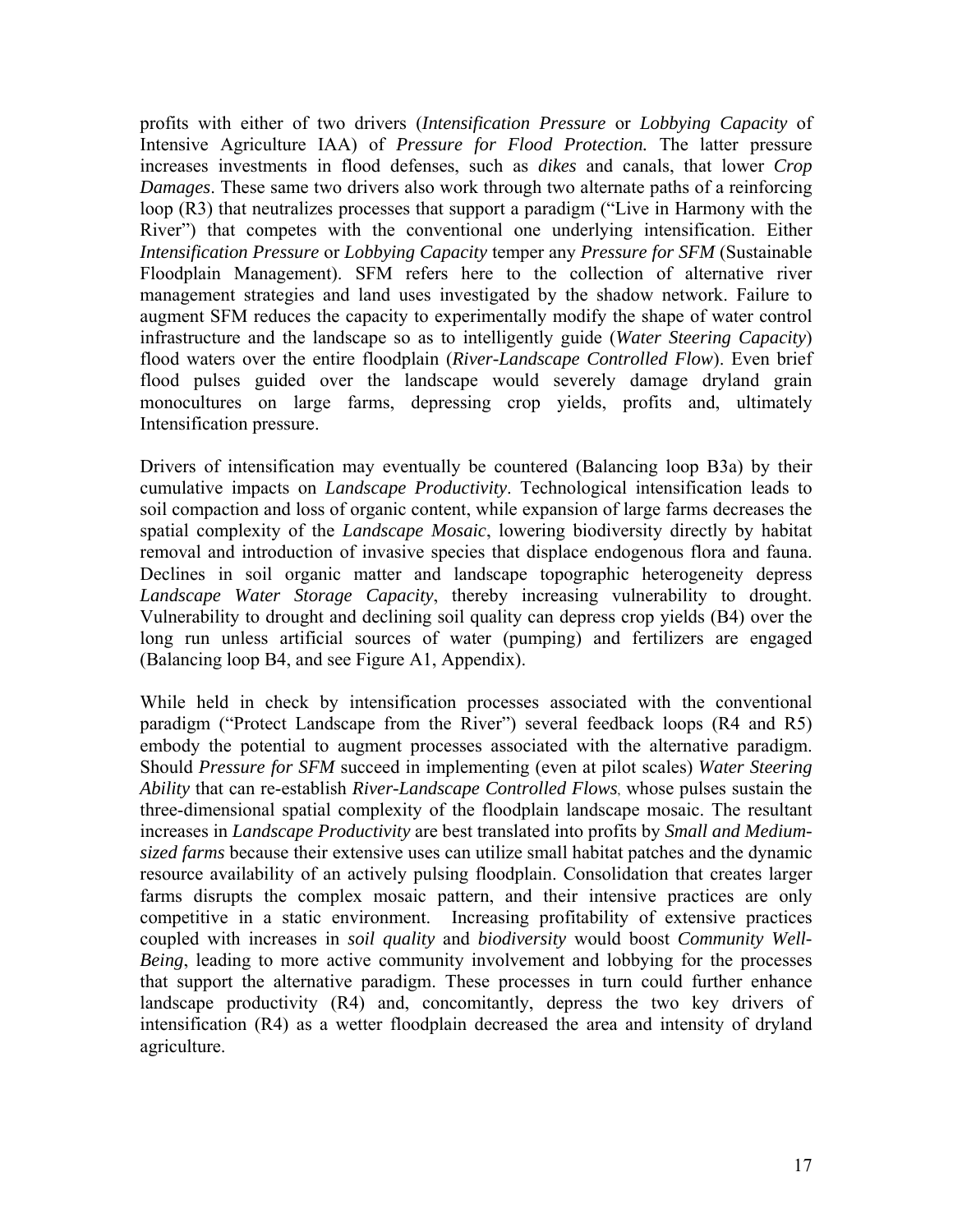#### **3.4 Oscillating Feedback Loop Dominance and Transformability**

The trajectory of a complex adaptive system can shift dramatically depending on which set of feedback loops dominates. Other agricultural production systems have manifested flips between boom and bust modes depending on such "oscillating dominance of feedback loops" (Jones et al. 2002, Sterman 2000). Figure 4 explicitly excludes many factors and processes inherent in barriers and bridges to transformability so as to outline the overall structure of two such competing sets of feedback loops. Development of Figure 4 helped clarify our group's grasp of some of the structural reasons why processes supporting the conventional paradigm suppress those inherent in the emerging paradigm, thereby blocking transformation to a new RMR. On this foundation we plan to further expand this suite of models and will examine structural interpretations of how all the barriers and bridges in Table 2 operate individually and interact with each other.

# **4 Discussion**

# **4.1 Comparison of Factors Supporting Transformability**

Previous assessments (Walker et al. 2006, Gunderson et al. 2006) of SES in North America and Europe found a variety of factors that potentially contribute to transformability. A number of such 'determinants' and 'components' of transformability (Table 3) raise the potential for transition and so correspond to bridges to a more adaptive RMR in the HTRB. EU subsidies for ecological agricultural practices (Bdg 6) offer incentives to change (D1), such as shifting from dryland farming to extensive practices (Appendix 2) in floodplains exposed to flooding. They also open the door to experiments (C2) to hydrologically reconnect the river channel with the floodplain (Bdg 7). Similarly, a number of 'components'  $(C1 - C3)$  emerged with the establishment of the Shadow Network (Bdgs 1-3), which has since expanded the scope of policy analysis from local to EU scales (D2) as well as 'a willingness to experiment' even if the latter is nascent and weak. However, some critical components and determinants are missing in the HTRB. Loss (Bar 12) of biodiversity, the seed base of local crop varieties (Sendzimir and Flachner 2007), as well as the people and, hence, the knowledge of how to exploit them, has severely drained a critical determinant (D4) that provides the capital around which a new SES can self-organize.

In addition to establishment of a diversity of promising factors, the speed and proper sequence of phases may also indicate the potential to sustain transformation to a stable and resilient new regime (Olsson et al. 2006). So far in the HTRB some of the elements of the first two phases are evident. Over the past decade both 'Building Knowledge' and 'Networking' have laid much of the groundwork for the first phase, *Preparing for Change*. However, while many champions exist at local and regional levels (mayor, scientists and NGO activists), the 'Leadership" factor has yet to be established at scales (National to EU) that can foster trust, understanding and action across all scales (Bar 10). Similarly, Shadow Network dialogues have substantially developed two 'streams' vital to the second phase, *Transition*, e.g. 'problem awareness' and 'solutions available.'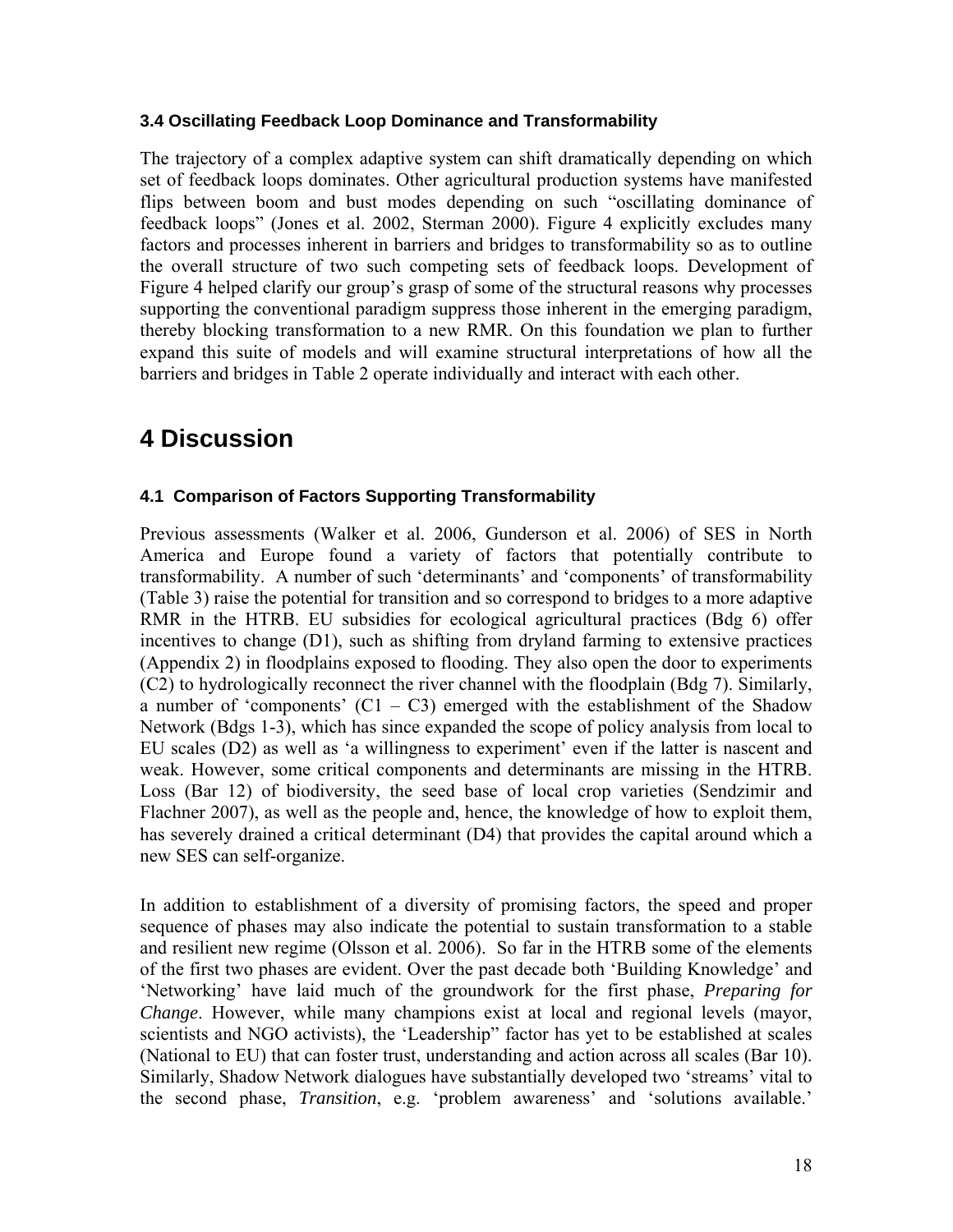However, neither stream is well-established enough across all geographic or social scales to motivate the third stream, political action.

| <b>Components necessary for</b><br>adaptability and transformation                                                   | Determinants of transformability                                                                                                                                             |  |
|----------------------------------------------------------------------------------------------------------------------|------------------------------------------------------------------------------------------------------------------------------------------------------------------------------|--|
| $C1$ – Development and maintenance<br>of open and flexible epistemic<br>networks;<br>(Bridges 1 and 3)               | $D1$ – Incentives to change vs. not to<br>change, especially subsidies;<br>(Bridges 6 and 10)                                                                                |  |
| C <sub>2</sub> – Diversity of learning types<br>(scientific and social) operate in<br>parallel;<br>(Bridges 2 and 7) | $D2 - Cross-scale awareness$ and reactivity,<br>including networking within the social-<br>ecological system and between the system<br>and other systems;<br>$(Bridges 1-3)$ |  |
| $C3 - An$ arena for discourse;<br>$(Bridges 1-3)$                                                                    | $D3 - A$ willingness to experiment;<br>$(Bridges 1-3, 7)$                                                                                                                    |  |
| $C4 - Fostering trust through$<br>leadership.                                                                        | D4 – Reserves and highly convertible assets<br>in human, natural, and built capital.<br>(Bridge 8)                                                                           |  |

Table 3. Factors supporting transformability in social ecological systems

Sources – 1: Gunderson et al. 2006, 2: Walker et al. 2006.

Elements of change are in the air (even on the ground in some cases) in the HTRB, but is transformation really occurring? Assessing transformability is confounded by complexity both in space and time. The Tisza basin looks heterogeneous from every perspective: ecological, economic or socio-political. Dramatic business success in one village may be bracketed by others where most are unemployed. The topography of political awareness is, if anything, even more finely fragmented within the basin, and how far afield understanding reaches, or ought to reach, to affect transformation, is yet one more question. As previously discussed, uncertainty is fed by sources at all levels, including global ones. Timing may also be critical to transformation. Certain factors or 'streams' may have to co-exist (Kingdon 1995, Olsson 2006) to successfully negotiate the second phase. However, if certain factors require completion of others to trigger their operation, then the sequencing of necessary factors into a cascading chain may be even more critical (Kinzig et al. 2006). Current tools for assessing transformability list valuable ingredients and coarsely chart a sequence of phases, but sustaining momentum may require a finer reckoning of progress. That may be yet one more talent that enlightened leadership can offer as it measures the pulse of opinion while fostering broad understanding, forging a vision and sustaining political action.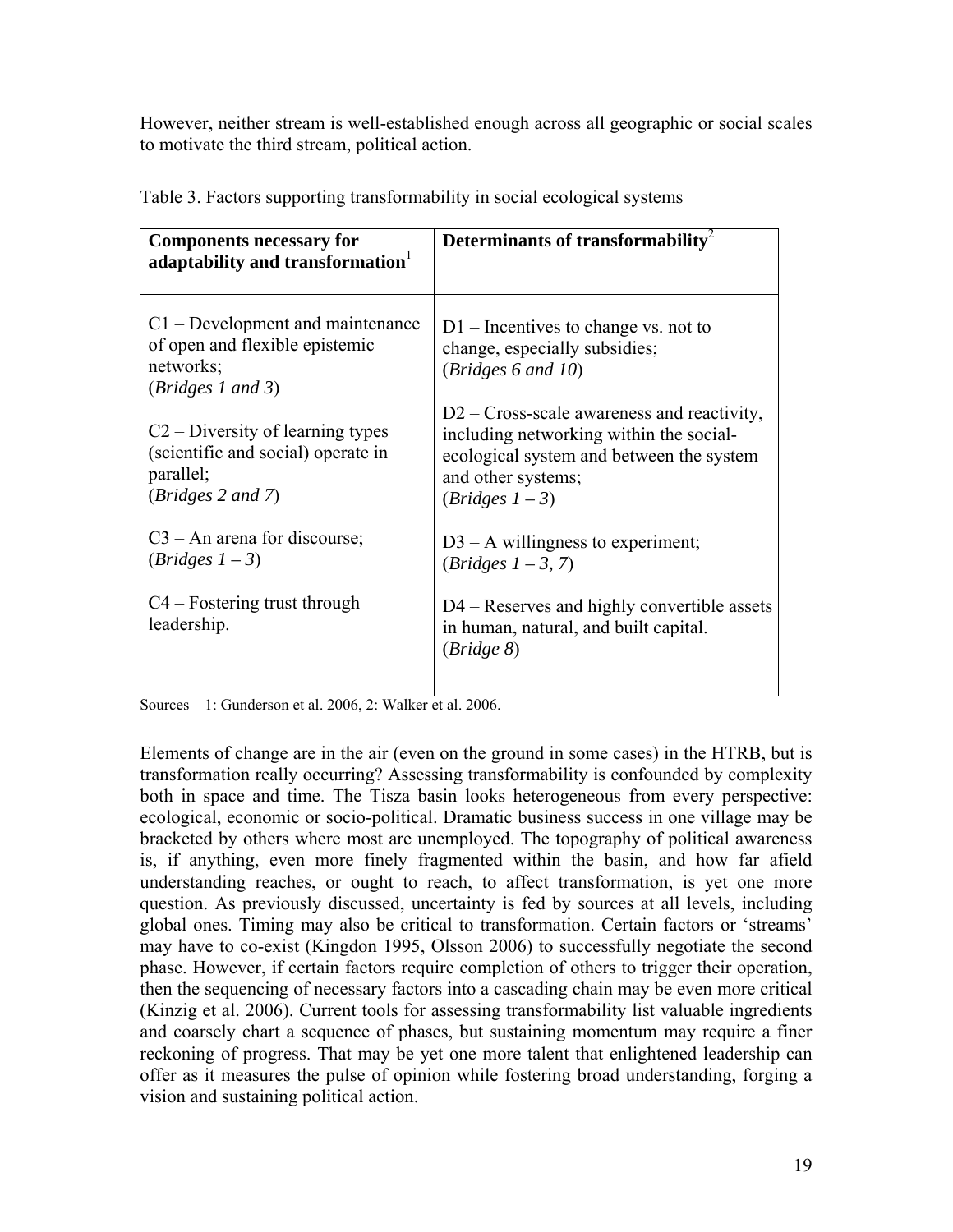#### **4.2 Informal Dialogue – Appraisal and Future Prospects**

Conceptual modeling definitely helped us to look across sectors and scales to identify some of the sources of resilience of the current RMR in Hungary that are not readily evident because causation is circular, not linear. It proved especially useful for discussing the potential for transformability when new policy interventions engage the full array of processes that support the regime. Specifically, transformation is unlikely unless the system self-organizes around new policies into a new structure of feedbacks that reinforce each other well enough to displace the feedbacks supporting the current one. That said, while many kinds of tools, from lists to maps to models, can help communicate different perspectives, citizen-science dialogues require more than a diverse toolbox of communication and analysis media. The art of this science includes, among other things, a good sense of when it is time to lay the tools down and simply listen. Our group's dialogue stalled for a time until a deep-seated frustration among our Hungarian partners finally surfaced. As we came to learn, our initiative began in an atmosphere already strained by frustration and "Stakeholder fatigue" after more than a decade of contentious debate between shadow network activists and scientists and representatives of local and national authorities (Flachner 2007, *in press*). The Hungarian members of the author team, along with many local activists, feel they've compromised too much in such discussions, giving in to requests to balance between demands from different sectors (ecological, economic, and social) when their experience told them they had not pushed far enough in the direction of ecosystem restoration. For them such compromises dilute commitment to experiment and learn down to trials too modest in scope to ever reconstitute the full productive potential of a floodplain fully exposed to flood pulses. For example, many scenarios balancing ecology with economy precluded any chance to re-flood the floodplain. From their perspective, if modeling casual relations across sectors simply frames the dimensions of ineffective compromise, then it lowers adaptive capacity in the long run while appearing to increase learning in the short run. Their fundamental commitment to total restoration, rather than tinkering, emerged as our dialogue proceeded long enough to establish trust and a deeper appreciation of their considerable experience.

On these foundations real communication can be built, and conceptual modeling tools have something useful to amplify. On such promise we hope to more deeply engage the evolving complexity of the HTRB, aiming past a recognizable pre-industrial past that inspired us (maps, traditional lore and expertise) to "invent the future." In a region profoundly different from the past, with novel species in ecosystems and novel expectations in society, how can we experimentally explore what will work and sustain future SESs in the HTRB? The suite of models that helped us articulate a range of hypotheses about how transformation is blocked or facilitated are useful in expanding the informal dialogue of the shadow network to be challenged and improved by many more communities along the Tisza. And we plan to do so in four steps: intensive work in English to create template models (1), training-the-trainers (2) to apply them in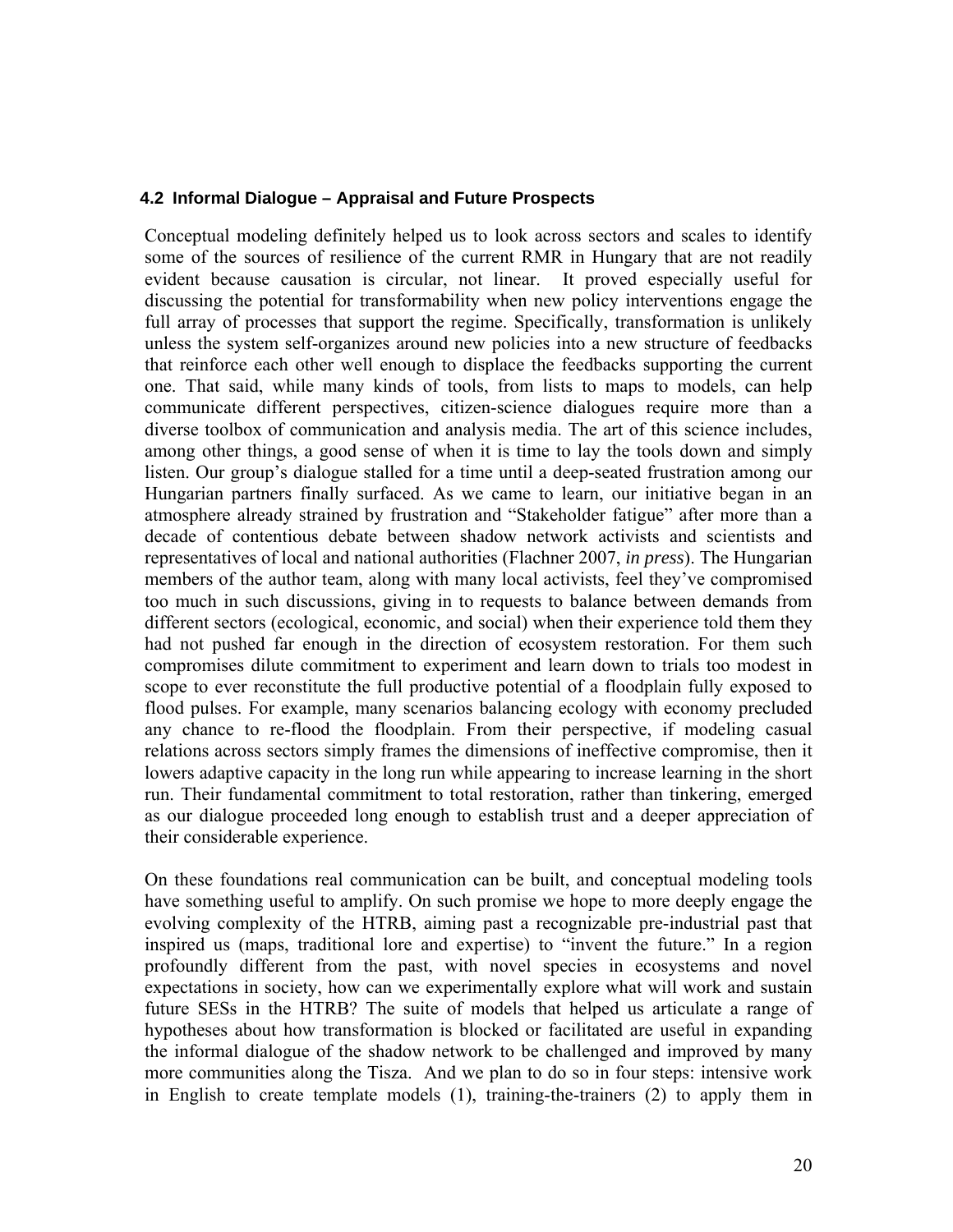regional dialogues in Hungarian (3), and incorporating all inputs in generalized models (4) that anchor the suite of smaller-scale models reflecting the diversity of hypotheses generated in the dialogue. However, such conceptual models do not illuminate what happens over time as policies are added or modified, and stress and shock change in frequency and intensity. Deeper insight into transformability emerges as knowledge of structure expands to knowledge about how processes and function influence dynamics (Berkes et al. 2003, Olsson et al. 2004). Relations posited on the basis of intriguing correlations must be made more precise as equations that generate dynamic output and can be challenged by predictions based on historical experience and theory. Toward this end a new suite of quantitative models will be built on the understanding accumulated from development of the current family of conceptual models. Both qualitative and quantitative model development will continue in an adaptive dialogue with local communities along the HTRB, and the insights derived thereby should help to distill this understanding down to narratives that are simple and compelling enough to be useful in steering the political climate toward transformation.

# **5 Conclusion**

For the past decade a shadow network has catalyzed and sustained informal learning processes exploring alternative river management strategies in HTRB. These informal dialogues have generated a wealth of data, experience and knowledge that bolster the credibility of an alternative river management paradigm: "Live with the River" and its derivative management and livelihood practices and technologies. In our team's efforts to extend the regional dialogue, group model building exercises proved useful for shadow network discussants to more fully elaborate their hypotheses as to what causal structures underlie the processes that either block or promote transformation of the current RMR to a regime based on the alternative paradigm.

The current RMR no longer appears capable of credibly addressing a trap: the failure of conventional river defense engineering to manage rising trends of disordering extreme events, including frequency and intensity of floods, droughts and water stagnation in the HTRB. These trends may be the long-term results of defensive strategies of the historical RMR which reflect a paradigm dating back to the Industrial Revolution: "Protect the Landscape from the River." Over the centuries since then it has survived major cataclysms (war, transition from socialist to democratic market economies) and chronic regional stagnation or decline. Rising flooding trends have shaken but not displaced its central paradigms and development agenda. It appears resilient to current shock and stress levels, mostly on the strength of its established capital (built, political and economic). These suppress the processes that could generate the added adaptive capacity needed to build a new conceptual and methodological foundation for managing the HTRB.

The potential for bridges to an alternative RMR will only be realized if the system selforganizes around the modest experiments that these bridges have so far generated into a new system of feedbacks that reinforce each other along a new trajectory. The current regime's resilience makes that seem unlikely unless its structure is profoundly challenged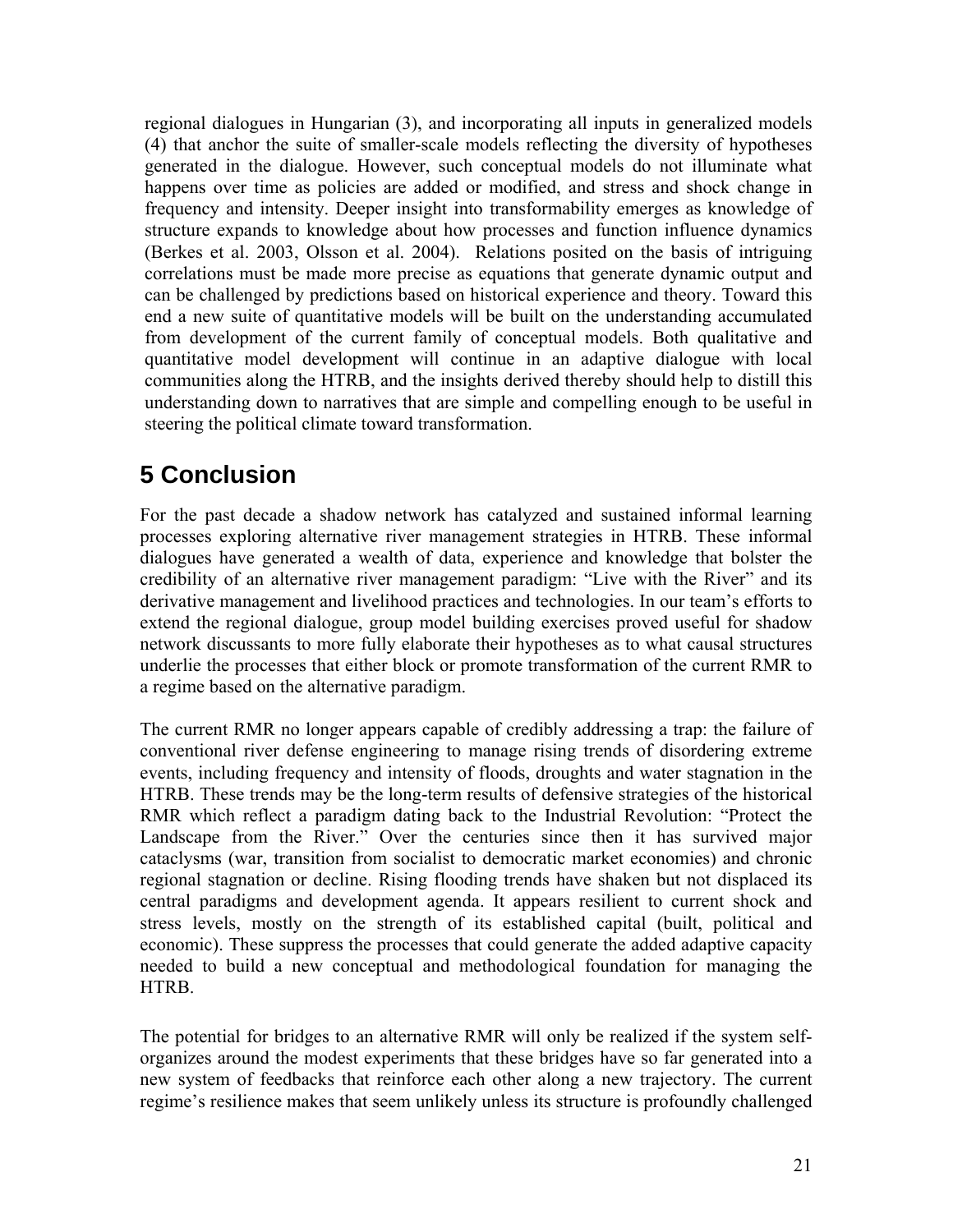by deeper shock or stress levels, such as significant cost rises from sources outside that structure that might shift dominance to an alternative set of feedback loops. For example, the momentum of the current prevailing feedback loops would be slowed by cost increases due to energy scarcity (fossil fuel price spikes), climate change amelioration measures (carbon taxes) and/or climate change impacts (damages from drought or flood). The threat of such surprises clearly highlights why the resilience of the current RMR is pathological, sustaining infrastructure, paradigms and practices that prevent it from learning and adapting to increasing uncertainties from global climate and economies.

Until society is convinced by such surprising alerts, only a rigorous and sustained campaign of testing alternative river management policies and land practices can challenge the entrenched assumptions of the conventional paradigm, and thereby, learnby-doing a new methodological basis for an alternative RMR. A significant step up in adaptive capacity will be needed to compare the current (easily demonstrable) advantages of intensive grain production concentrated into fixed major land holdings with the future benefits (social as well as ecological services) of a diversity of alternative practices dispersed over a floodplain of dynamic patches. These alternatives innovate by exploiting rather than resisting water movement, but in such a heterogeneous landscape mosaic such dynamic complexity is difficult to imagine and therefore include as we expand our dialogue regionally. Within a shifting and patchy economic and political context, it contributes to the challenge of conveying a compelling alternative vision that can rally opinion toward transformation.

# **Acknowledgements**

We are very grateful to our NeWater colleagues, especially Claudia Pahl-Wostl and Maja Schlueter, for insightful exchanges on resilience and adaptive capacity in river basin management. Critical comments from Anna Vari, Paul Jeffrey and Saskia Werners and two anonymous reviewers significantly improved earlier versions of the manuscript. The work benefited from discussions with colleagues at the Institute of Environmental Systems Research of Osnabrueck University and at the Department of Ecological Modelling of the Helmholtz-Centre for Environmental Research Leipzig-Halle.

This work was supported by the NeWater project (New Approaches to Adaptive Water Management under Uncertainty, Contract no 511179 (GOCE)).

# **References**

Ángyán, J. **–** Director. Agri-Environmental Institute, Univ. of Gödöllő **(**pers. comm.)

Barta K., Bódis, K, Boga, T. L., Kiss, T., Kiss R., Mezősi G. Pálfai, I., Rakonczai, J., Szlávik L., Török, I. Gy. (2000) A Tisza Vidék fejlesztését befolyásoló vízrajzi kockázatok, erőforrások és lehetőségek.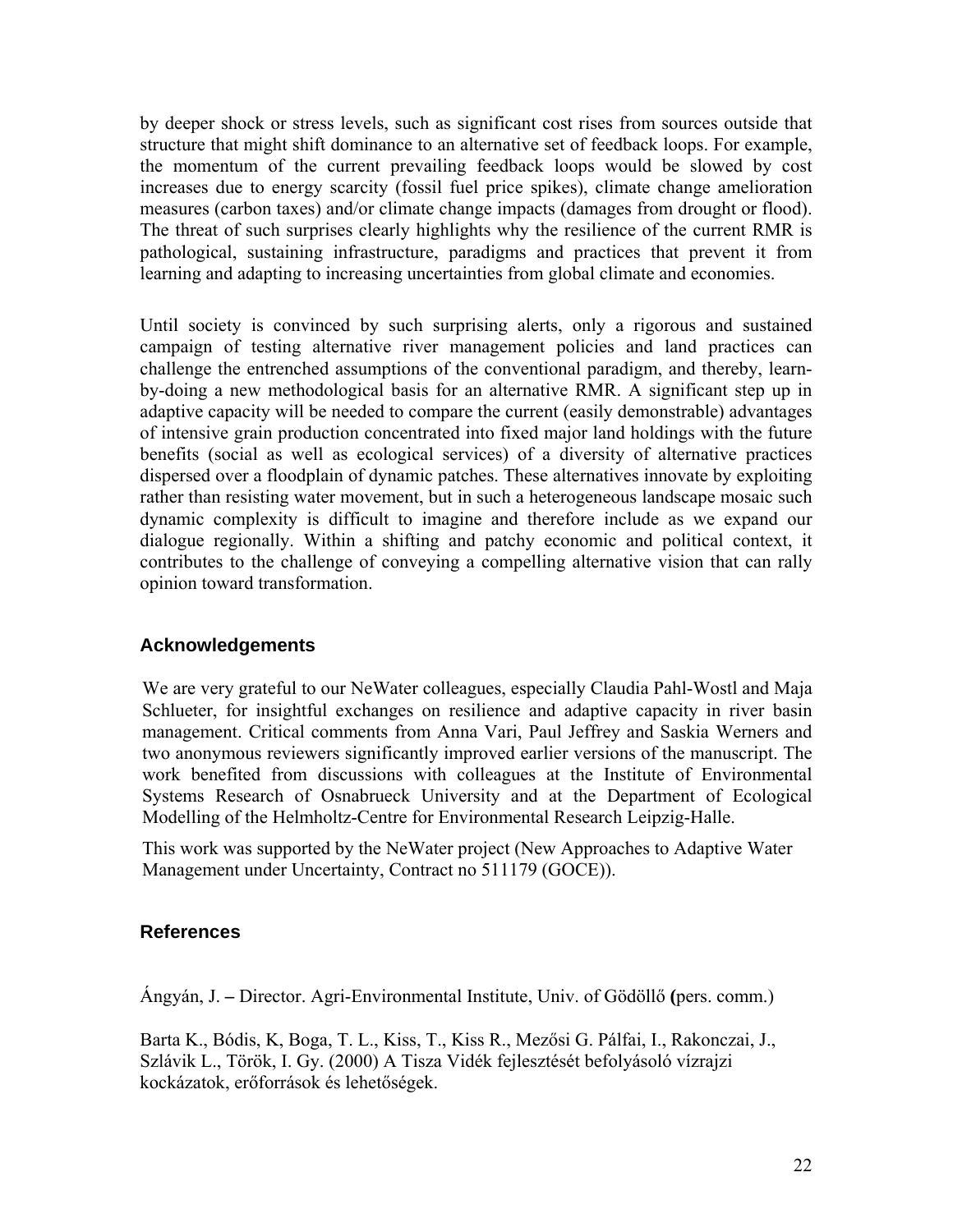Berkes, F., J. Colding, and C. Folke, editors. (2003) *Navigating social-ecological systems: building resilience for complexity and change.* Cambridge University Press, Cambridge, UK.

BME ViKöK, (2003). The building of the scientific bases and background of the tasks serving the improvement of the development of tract, country development, flood decreasing and the high water water carrying for phase I of VTT, Budapest University of Technology and Economy, Department of Sanitary and Environmental Engineering, Budapest (manuscript).

Bogár, L. (2007). Hálózatok világuralma [eng. Domination of Networks]. [online] URL: [http://naput.hu/index.php?option=com\\_mtree&task=viewlink&link\\_id=13](http://naput.hu/index.php?option=com_mtree&task=viewlink&link_id=13)

Checkland, P., Scholes, J. (1990) Soft Systems Methodology in Action. New York, John Wiley & Sons Limited.

Deets, S. (1996). National Discourse and the Formation of Irreconcilable Symbols: The Case of the Gabcikovo–Nagymaros Dams. *Columbia International Affairs Online. Electronic document, http://www. ciaonet. org/conf/iec03/iec03*: 07-96.

Eden, C., Huxham, C. (1996). Action research for the study of organizations. IN The Handbook of Organization Studies. Clegg, S., Hardy, C., and Nord, W. (eds.), Sage Publishers, Beverly Hills, California.

Erös T. (2005). Life history diversification in the middle Danubian fish fauna – a conservation perspective. *Archiv für Hydrobiologie Suppl.* 158 Large Rivers, **16,** 289– 304.

Erös T. (2007). Partitioning the diversity of riverine fish: the roles of habitat types and non-native species. *Freshwater Biology* **52**: 1400–1415

Erös T. & Grossman G.D. (2003). Assemblage structure and habitat use of fishes in a Central European submontane stream – a patch based approach. *Ecology of Freshwater Fish*, **12**, 141–150.

European Commission (2007) The common agricultural policy – a policy evolving with the times. [online] URL: [http://ec.europa.eu/agriculture/publi/capleaflet/cap\\_en.htm\)](http://ec.europa.eu/agriculture/publi/capleaflet/cap_en.htm).

Figeczky, G. (2006). The Hungary National Report. World Wide Fund for Nature (WWF) and the Land Use Policy Group. for the Project: Europe's Living Countryside: Promoting policies for sustainable rural development: [online] URL: http://[www.lupg.org.uk](http://www.lupg.org.uk/)

Fitzmaurice, J. (1996). Damming the Danube: Gabcikovo and Post-Communist Politics in Europe, Westview Press.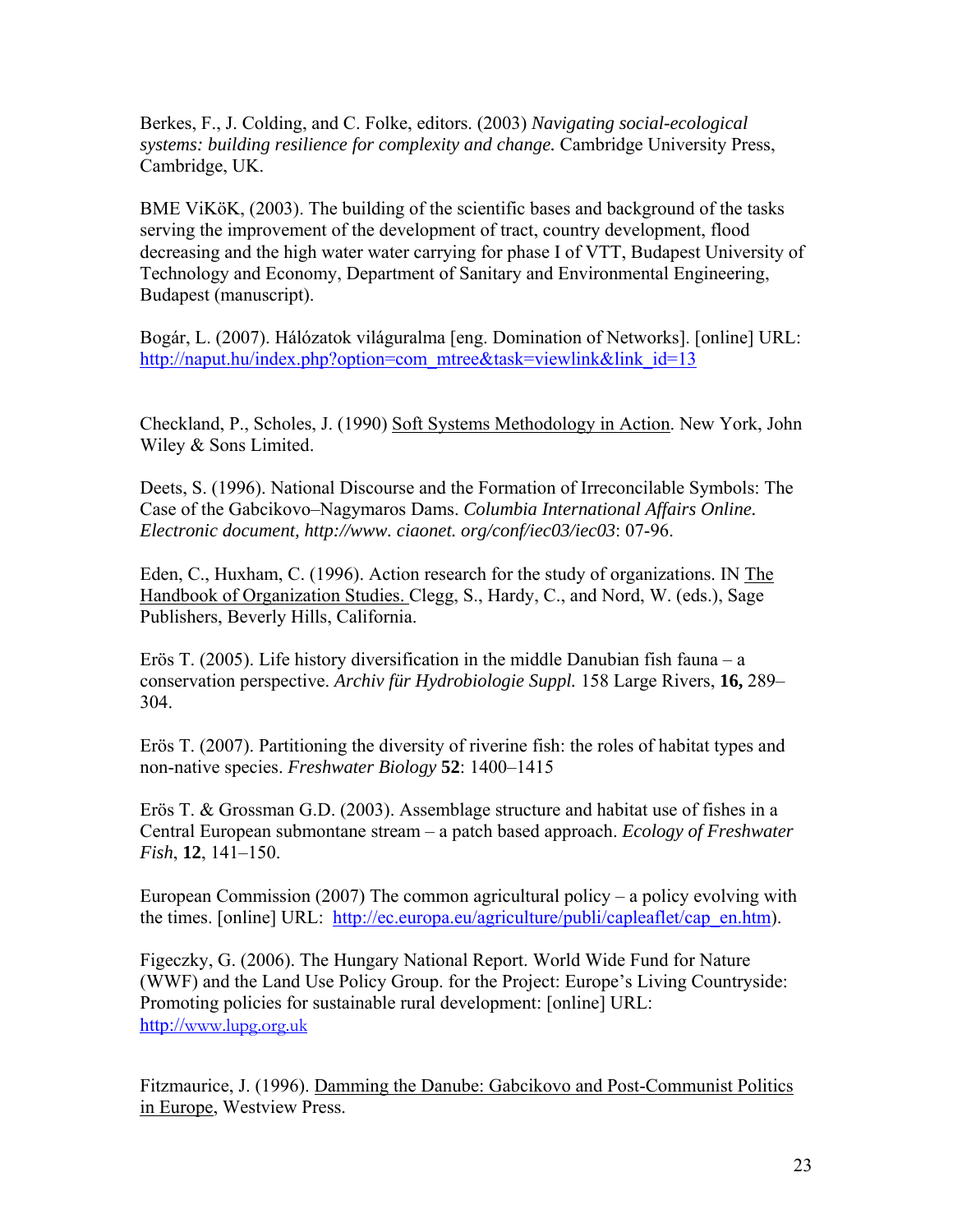Flachner, Z. (2005). Land use change impact on the carbon balance at highly modified floodplains – A systematic approach for combined emission reduction and land use optimalization. *Cereal Research Communications* **34**(2):

Flachner, Z., Nemeth, T. (Eds.), (2006). Indicators of vulnerability to floods: questionnaire survey of the Bodrogköz area, Report to United Nations University.. Research Institute for Soil and Agrochemistry – Hungarian Academy of Sciences. Budapest.

Flachner, Z. (2007). Criteria for sustainable land management at Tisza Floodplain in the light of multifunctionality. *Cereal Research Communications* **35**(2):*in press*

Folke, C., Berkes, F., Colding, J. 1998. Ecological practices and social mechanisms for building resilience and sustainability.*in* Linking Social and Ecological Systems. F. Berkes and C. Folke. Cambridge, UK., Cambridge University Press.

Fodor, Z. (2005). "The Channels named" Fok" and fok-husbanding along the bank of the Hungarian section of the Tisza River." *Hungarian Electronic Journal of Sciences*. *Electronic document,* <http://heja.szif.hu/ENV/ENV-020905-A/env020905a.pdf>

Gal, B., Szirmai, O, Czobel, S., Cserhalmi,D., Ürmos, Z. (2007). The wetland vegetations as a relict in the agricultural desert of the Hungarian Bodrogköz. *Cereal Research Communications* **35**(2): 405-408.

Gunderson, L.H., Holling, C.S., Light, S.S. (Eds.), (1995). Barriers and Bridges to the Renewal of Ecosystems and Institutions. Columbia University Press, New York.

Gunderson, L. (1999). Resilience, flexibility and adaptive management—antidotes for spurious certitude. *Conservation Ecology* **3**(1): 7.

Gunderson, L. H. (2003). Adaptive dancing: interactions between social resilience and ecological crises. Pages 33-52 *in* F. Berkes, J.Colding, and C. Folke, editors. *Navigating social-ecological systems: building resilience for complexity and change.* Cambridge University Press, Cambridge, UK.

Gunderson, L. H., Carpenter, S.R., Folke, C., Olsson, P. and G. Peterson (2006). Water RATs (Resilience, Adaptability, and Transformability) in Lake and Wetland Social-Ecological Systems. *Ecology and Society* **11**(1): 16. [online] URL: http://www.ecologyandsociety.org/vol11/iss1/art16/

Heemskerk, M., K. Wilson, et al. (2003). Conceptual models as tools for communication across disciplines. *Conservation Ecology* **7**(3): 8.

Hungarian Ministry of Agriculture and Rural Development (2007). National Rural Development Strategy and Plan. Budapest.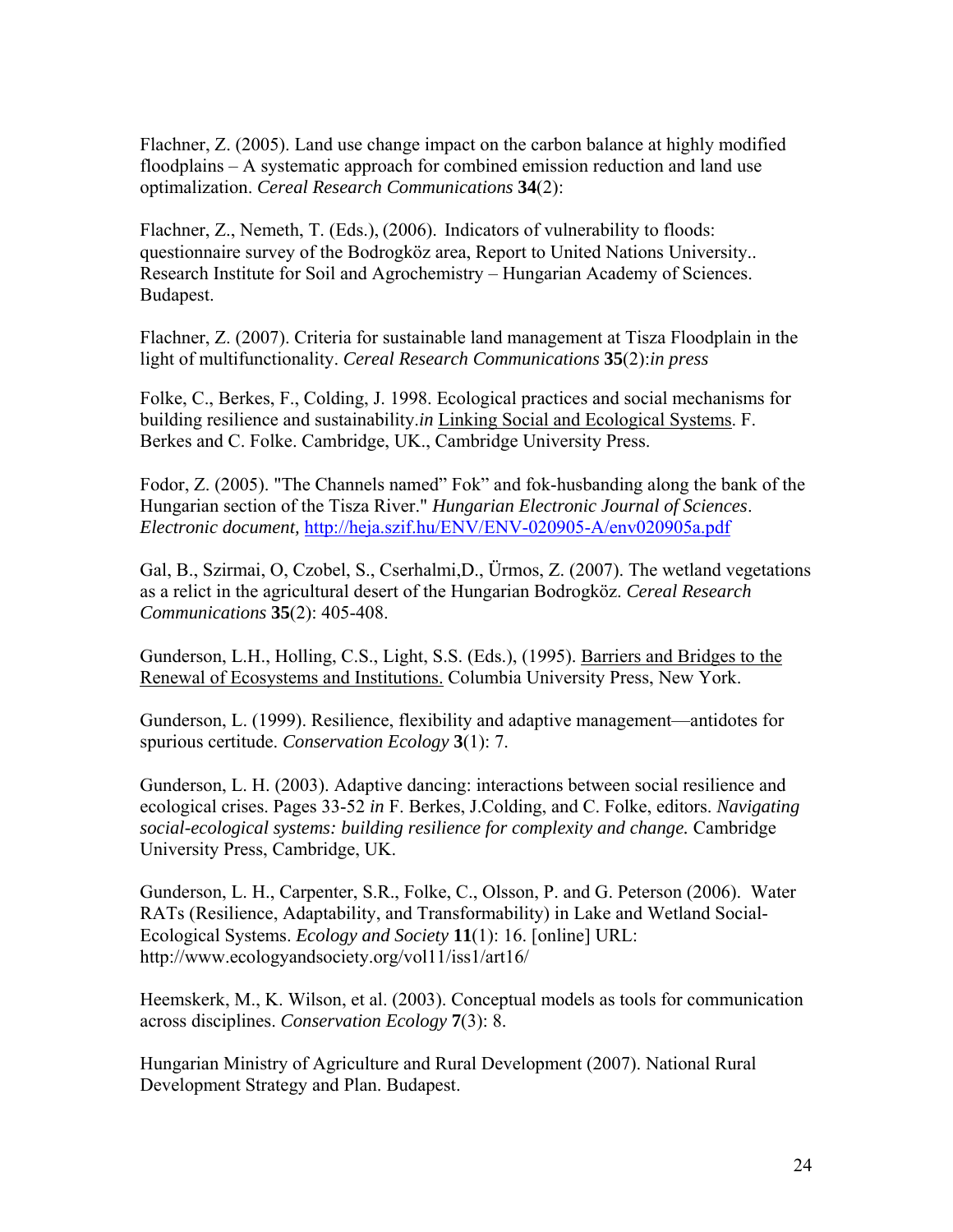Huz, S., D. Andersen, et al. (1997). A framework for evaluating systems thinking interventions: an experimental approach to mental health system change. *System Dynamics Review* **13**(2): 149-169.

Hughes, T., Bellwood, D., Folke, C., Steneck, R., Wilson, J. (2005). New paradigms for supporting the resilience of marine ecosystems. *Trends in Ecology and Evolution* **20**: 7.

Jolankai, G., Pataki, B. (2005). Description of the "Tisza River Project" and its main results. A Report on The Tisza River Project: Real-life scale integrated catchment models for supporting water- and environmental management decisions. Contract No: EVK1-CT- (2001) -00099. *Electronic document,*:<http://www.tiszariver.com/main/section6report.pdf>

Jones, A. S., D., Meadows, D. (2002). Resource sustainability in commodity systems: the sawmill industry in the Northern Forest. *Syst. Dyn. Rev.* **18**: 171–204.

Kingdon, J. W. (1995). Agendas, alternatives, and public policies*.* Harper Collins, New York, New York, USA.

Kinzig, A. P., P. Ryan, M. Etienne, H. Allison, T. Elmqvist, and B. H. Walker. (2006). Resilience and regime shifts: assessing cascading effects. *Ecology and Society* **11**(1): 20.

Koncsos, L. (2006). Modelling of water retention and flood risk in the Upper Tisza and in the Bereg: Methods and Results: FAO TCP Project Report: FAO, Rome, Italy.

Kundzewicz, Z. W., U. Ulbrich, et al. (2005). "Summer Floods in Central Europe– Climate Change Track?" *Natural Hazards* **36**(1): 165-189.

Magnuszewski, P., Sendzimir, J. and J. Kronenberg, (2005). [Conceptual Modeling for](http://www.mdpi.net/ijerph/papers2/ijerph2005020001.pdf)  [Adaptive Environmental Assessment and Management in the Barycz Valley, Lower](http://www.mdpi.net/ijerph/papers2/ijerph2005020001.pdf)  [Silesia, Poland](http://www.mdpi.net/ijerph/papers2/ijerph2005020001.pdf)*, Int. J. Environ. Res. Public Health* **2**(2):194-203.

MAGOSZ (2007). Observations of MAGOSZ on the new Hungary Rural Development Strategic Plan (2007-2013). URL: [www.magosz.hu/Rar\\$EX00.422\hir](http://www.magosz.hu/Rar$EX00.422/hir)

Meadows, D. 1970. Dynamics of commodity production cycles, Wright-Allen Press Cambridge, Mass.

Mezősi G. - Keveiné Bárány I. - Géczy R. (1996) The future ecological value of the Hungarian landscape. Acta Geographica Szegediensis, Tomus XXXV. pp.21-44.

Ministry of Environment and Water of Hungary (2005). Conservation and Restoration of the Globally Significant Biodiversity of the Tisza River Floodplain Through Integrated Floodplain Management. United Nations Development Programme - Global Environment Facility. GEFSEC Project ID # 1527. Budapest.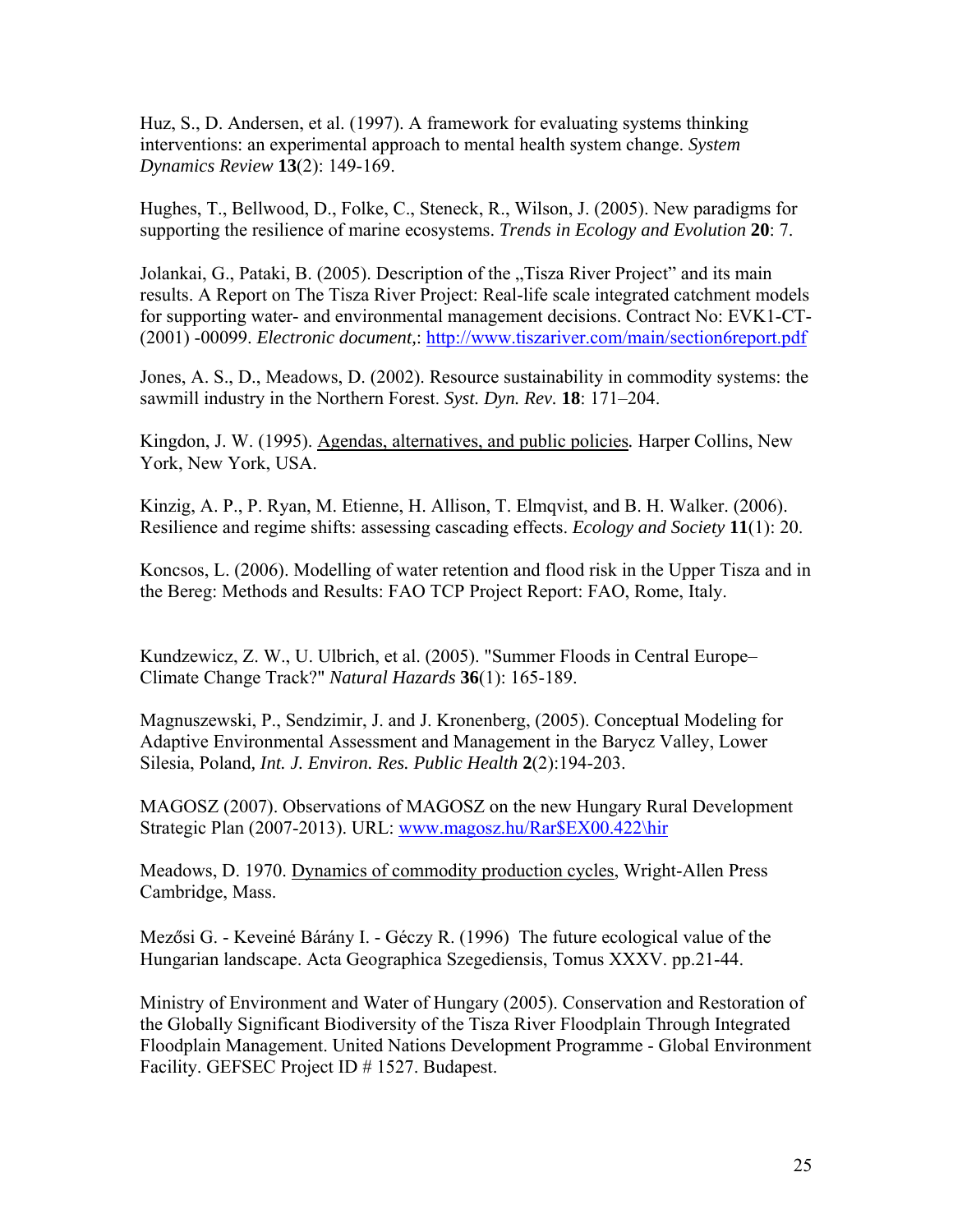Ministry of Environmental and Water of Hungary. (2007). New Hungarian Rural Development programme. Manuscript. URL:www.fvm.hu

Molnar, G., (2003). Arteri gazdalkodas Magyarorszagon, *in*: Proceedings of Szovetseg II evfolyam 2 szam 17 January 2003, p. 6 (in Hungarian).

Molnar, G., (2005). A Tiszanal. Ekvilibrium Kiadó (Press), Budapest. 192 pp. (in Hungarian).

Myers, N. 1998. Lifting the veil on perverse subsidies. *Nature* **392**(6674): 327.

Nagy, Z., Mysiak, J., Raffaele, G. and Raziyeh, F. Policy analysis of flood, inland water and drought issues in Upper-Tisza river basin in Hungary. CAIWA Conference Proceedings, *in review.*

Nagy, Z. (2006) The rural development policy in the European Union and in Hungary. Proc. *Central European Agriculture* **7** (3): 595-599.

Olsson, P., C. Folke, and F. Berkes. (2004). Adaptive co-management for building socialecological resilience. *Environmental Management.***34**:75-90

Olsson, P., L. H. Gunderson, S. R. Carpenter, P. Ryan, L. Lebel, C. Folke, and C. S. Holling. (2006). Shooting the rapids: navigating transformations to adaptive governance of social-ecological systems. *Ecology and Society* **11**(1): 18 [online].

Pahl-Wostl, C. (2002). Participative and Stakeholder-Based Policy Design, Evaluation and Modeling Processes. *Integrated Assessment* **3**(1): 3-14.

Pálfai I.**,** (2006). Aszálygyakoriság és aszálykárok Magyarországon. Hidrológiai Közlöny, Budapest. **86** (2): 63-64.

Richardson, G. (1986). "Problems with Causal-Loop Diagrams." *System Dynamics Review* **2**(2): 158-170.

Rittel, H., Webber, M., (1973). Dilemmas in a general theory of planning. *Policy Sciences* **4**:155-59.

Rouwette, E., J. Vennix, et al. (2000) . Group Model Building: A Decision Room Approach. *Simulation & Gaming* **31**(3): 359-379.

Sawin, B., Hamilton, H., Jones, A. Rice, P., Seville, D. Swelitzer, S., Wright, D. (2003). Commodity System Challenges: Moving Sustainability into the Mainstream of Natural Resource Economies. Hartland, Vermont, The Sustainability Institute**:** 64.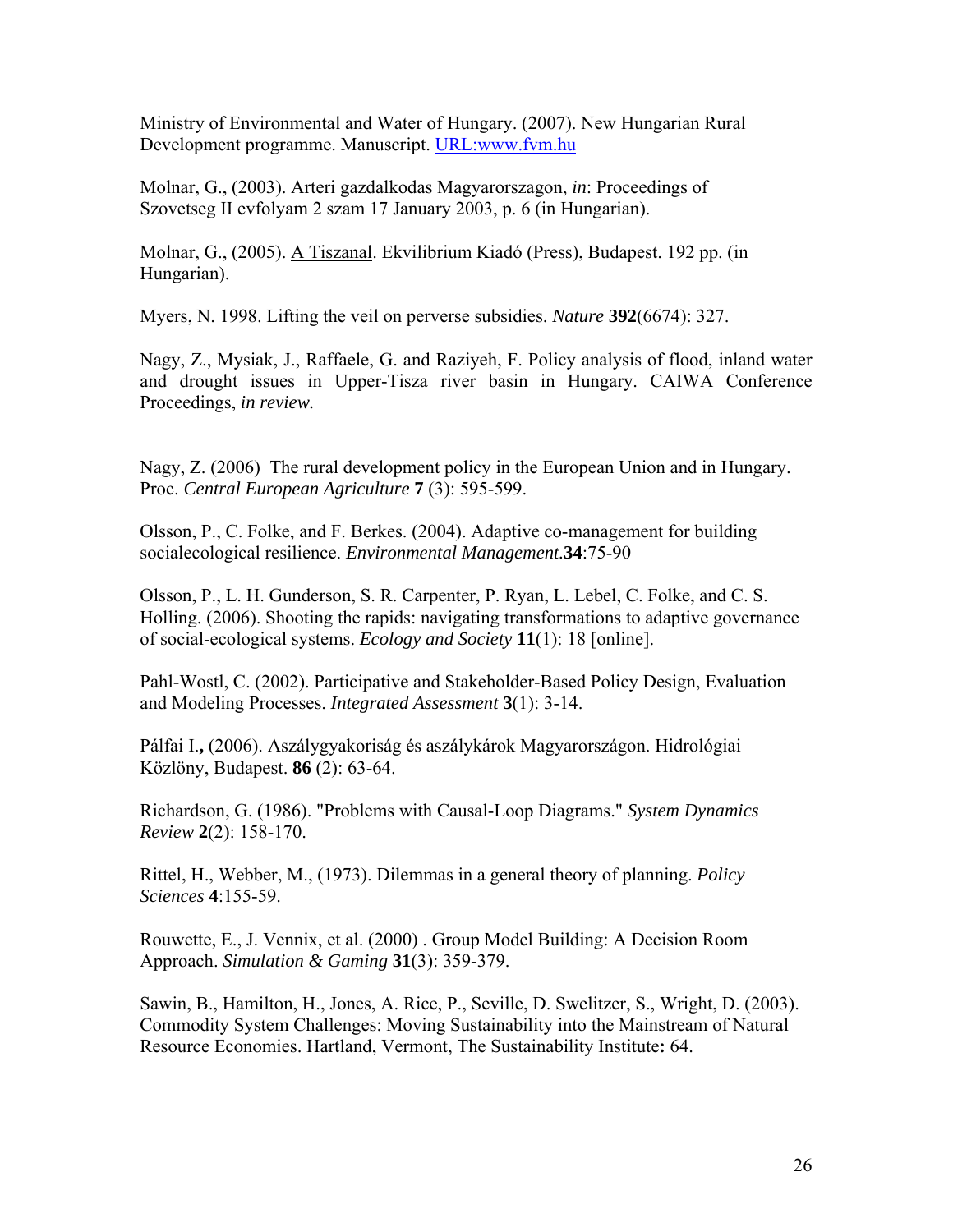Scheffer, M., Westley, F., Brock, W. (2003). Slow response of societies to new problems: causes and costs. *Ecosystems* **6**: 493-502.

Sendzimir, J., Flachner, Z. (2007). Exploiting ecological disturbance. *In* Farming with Nature: The Science and Practice of Ecoagriculture, J. McNeely, S. Scherr, eds., Island Press, Washington, D.C.

Sendzimir, J., Magnuszewski, P., Balogh, P., Vari, A. (2007). Anticipatory modeling of biocomplexity in the Tisza river basin: First steps to establish a participatory adaptive framework. *Environmental Modeling and Software* **22** (5): 599-609*.*

Sendzimir, J., Magnuszewski, P., Flachner, Z., Balogh, P., Molnar, G. Sarvari, A., Nagy, Z. Assessing the resilience of a river management regime: informal learning in a

shadow network in the Tisza river basin**.** *Ecology and Society* **in press***.*

Siposs, V., Kiss, F. (2002). Living with the River. LIFE-Nature Project in the Tisza Floodplain. Worldwide Fund for Nature – Hungary, Budapest.

Smith, S. E., Buettner, G., Szilagyi, F., Horvath, L. Aufmuth, J. (2000). Environmental Impacts of River Diversion: Gabcikovo Barrage System. *J. Water Resour. Plng. and Mgmt.* **126**(3): 138-145.

Smits, A. J. M., Nienhuis, P.H., Leuven, R.S.E.W. (2000). New Approaches to River Management. Leiden, Backhuys Publishers.

Souren, A**.** (2000). "Weeping rivers: cyanide spills in Romania," *Geochemical News*, **104**, 14-17

Sterman J. (2000). Business Dynamics: Systems Thinking and Modeling for a Complex World. Irwin/McGraw-Hill: Boston, MA.

Surány, Dezső **-** Biokultura, Hungarian Organic Producers Association **(**pers. comm.)

Szász G. (1997). Az éghajlatváltozás és a fenntartható gazdaság kapcsolata a Nagyalföldön. Alföldi Tanulmányok XVI. kötet, pp.35-51.

Thompson, M. (1997). Cultural Theory and integrated assessment. *Environ. Modeling and Assessment* **2**: 139-150.

Thompson, M., Ellis, R., Wildarsky, A. (1990). Cultural Theory. Boulder, Colorado, Westview Press.

Tetlock, P.E. (1985). Accountability: A social check on the fundamental attribution error. *Social Psychology Quarterly* **48** (3): 227-236.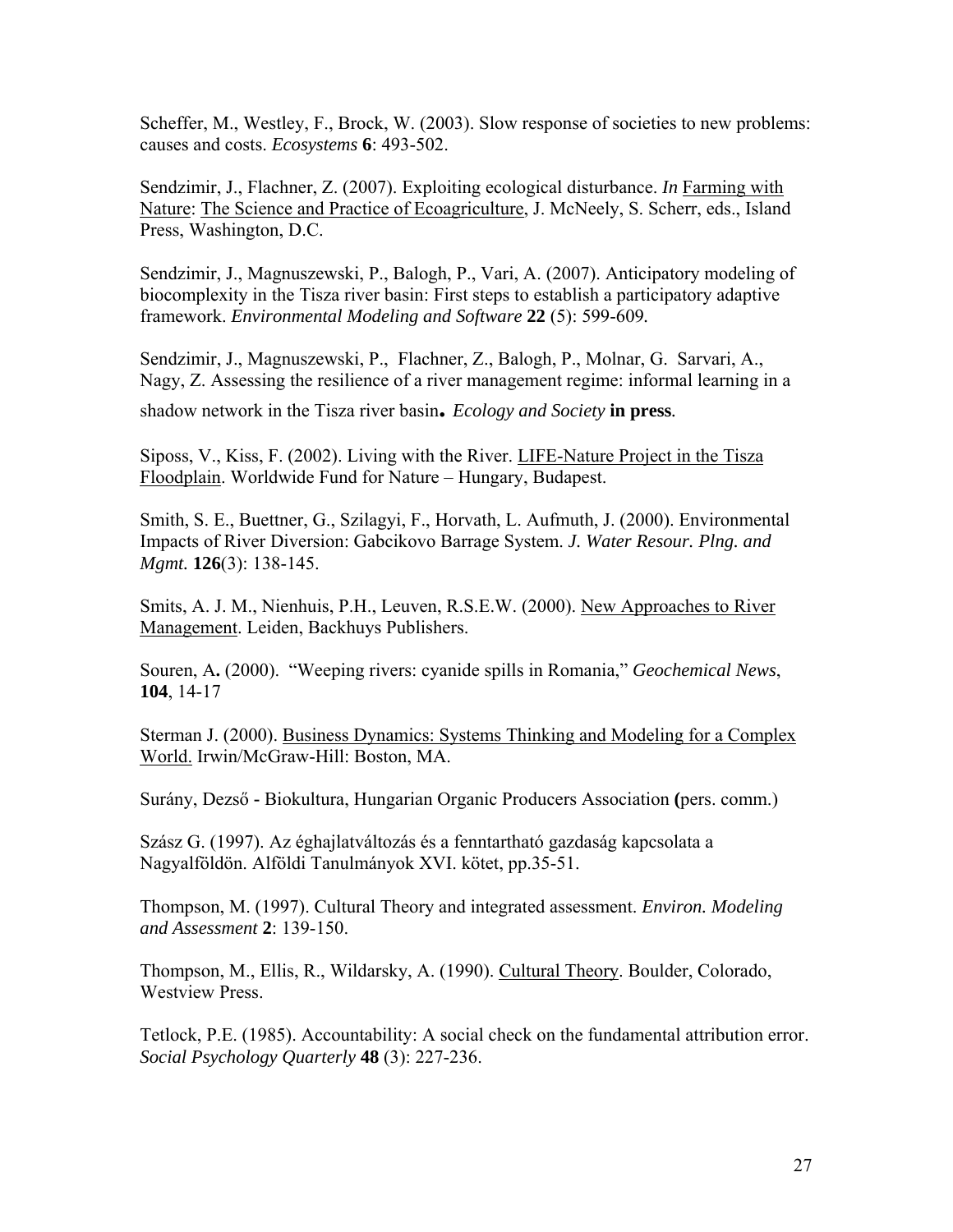Török, K., Botta-Dukát, Z., Dancza, I., Németh, I., Kiss, J., Mihály, B., Magyar,D. (2003). *Biological Invasions* **5:** 349–356,

van der Belt, M**.** (2004). Mediated Modeling; A System Dynamics Approach to Environmental Consensus Building. Washington, D.C., Island Press. 339 pp.

Van Eeten, M. J. G. and E. Roe (2002). Ecology, Engineering, and Management: reconciling ecosystem rehabilitation and service reliability. Oxford, UK, Oxford University Press.268 pp.

Vari, A. **–** Institute of Sociology, Hungarian Academy of Sciences **(**pers. comm.)

Váradi, A. **-** Director of Tarpa Muufaktúra Ltd, Tarpa, Hungary (Pers. comm.)

VATI (2006) Interreg Project Annual Report. VATI Hungarian Public Non-Profit Company for Regional Development and Town Planning. Budapest: *Web address: HTTP://www.VATI.hu*

Váti- Viziterv (2003) : Megvalósitási terv a tisza völgyi árapasztó tározó rendsyer I. Ütemére valamint a kapcslódó kistérségekben az életfeltételeket javitó intézkedésekre

Vennix, J., (1996). Group Model Building: Facilitating Team Learning Using System Dynamics (pp. 297). Wiley. New York.

Vennix, J., D. Andersen, et al. (1997). Foreword: Group model building, art, and science. *System Dynamics Review* **13**(2): 103-106.

Veres, N. **–** Mayor, Village of Nagykörü, Hungary **(**pers. comm.)

Verhulst, J., Báldi, A., Kleijn, D. (2004).Relationship between land-use intensity and species richness and abundance of birds in Hungary. *Agriculture, Ecosystems and Environment* **104:** 465–473.

Vituki, Plc. (2000). "Summary of cyanide contamination on the Tisza River." *Web address: HTTP://WWW.KTM.HU/CIAN/frameciana.htm*

Walker, B. H, C. S. Holling, S. C. Carpenter, and A. P. Kinzig. (2004). Resilience, adaptability and transformability. *Ecology and Society* **9**(2): 5 [online] URL:http://www.ecologyandsociety.org/vol9/iss2/art5/.

Walker, B. H., L. H. Gunderson, A. P. Kinzig, C. Folke, S. R. Carpenter, and L. Schultz. (2006). A handful of heuristics and some propositions for understanding resilience in social-ecological systems. *Ecology and Society* **11**(1): 13. [online] URL:http://www.ecologyandsociety.org/vol11/iss1/art13/

Westley F. (2002). The devil in the dynamics: Adaptive management on the front lines.